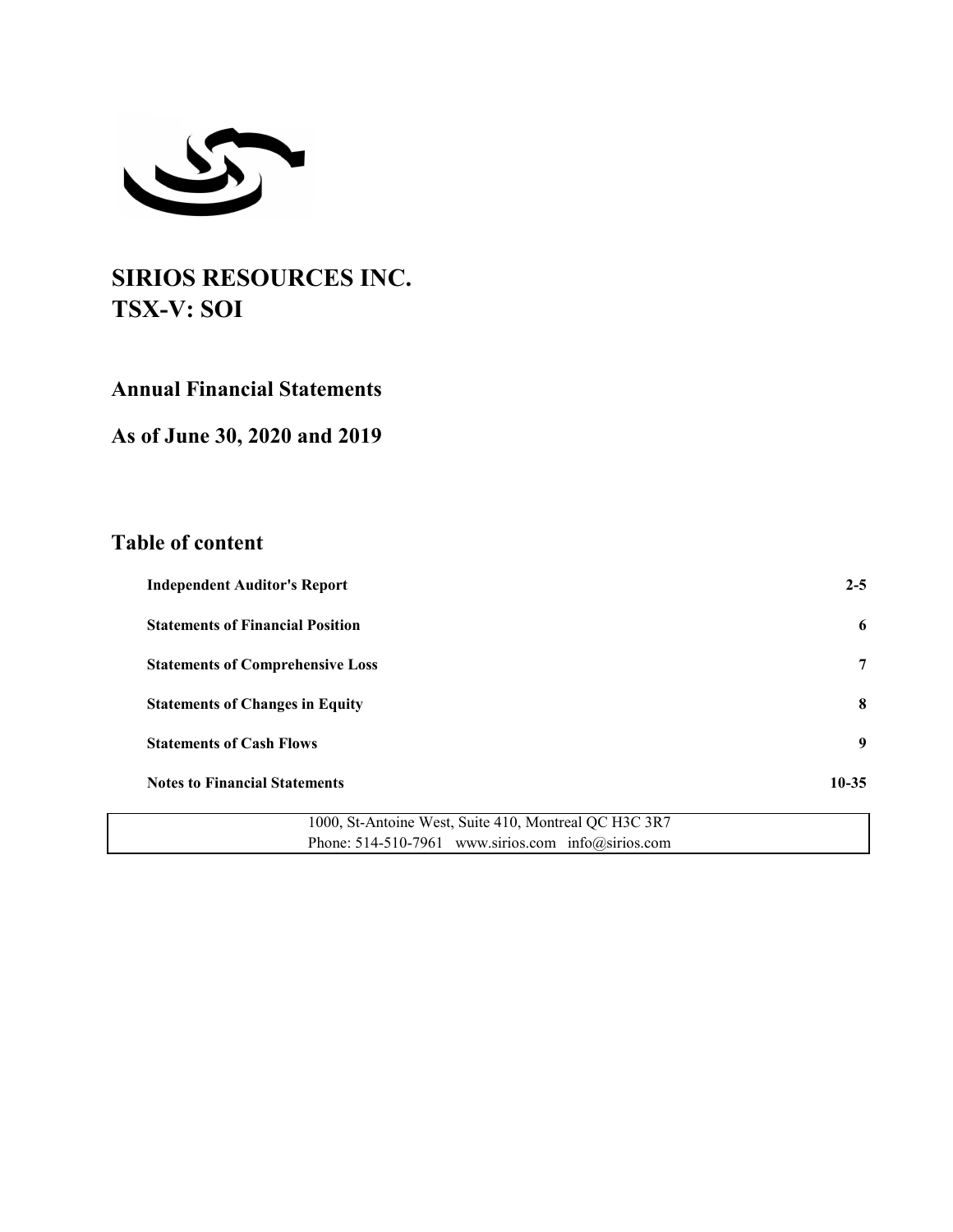

## **Independent Auditor's Report**

**Raymond Chabot Grant Thornton LLP** 1000 Germain Street Val-d'Or, Quebec J9P 5T6

**T** 819-825-6226

To the Shareholders of Ressources Sirios Inc.

## **Opinion**

We have audited the financial statements of Ressources Sirios Inc. (hereafter ''the Company''), which comprise the statements of financial position as at June 30, 2020 and 2019, the statements of comprehensive loss, the statements of changes in equity and the statements of cash flows for the years then ended, and notes to financial statements, including a summary of significant accounting policies.

In our opinion, the accompanying financial statements present fairly, in all material respects, the financial position of the Company as at June 30, 2020 and 2019, and its financial performance and its cash flows for the years then ended in accordance with International Financial Reporting Standards (IFRS).

## **Basis for opinion**

We conducted our audit in accordance with Canadian generally accepted auditing standards. Our responsibilities under those standards are further described in the "Auditor's responsibilities for the audit of the financial statements" section of our report. We are independent of the Company in accordance with the ethical requirements that are relevant to our audit of the financial statements in Canada, and we have fulfilled our other ethical responsibilities in accordance with these requirements. We believe that the audit evidence we have obtained is sufficient and appropriate to provide a basis for our opinion.

## **Material uncertainty related to going concern**

We draw attention to Note 2 to the financial statements, which indicates the existence of a material uncertainty that may cast significant doubt about the the Company's ability to continue as a going concern. Our opinion is not modified in respect of this matter.

## **Information other than the financial statements and the auditor's report thereon**

Management is responsible for the other information. The other information comprises the information included in Management's Discussion and Analysis, other than the financial statements and our auditor's report thereon.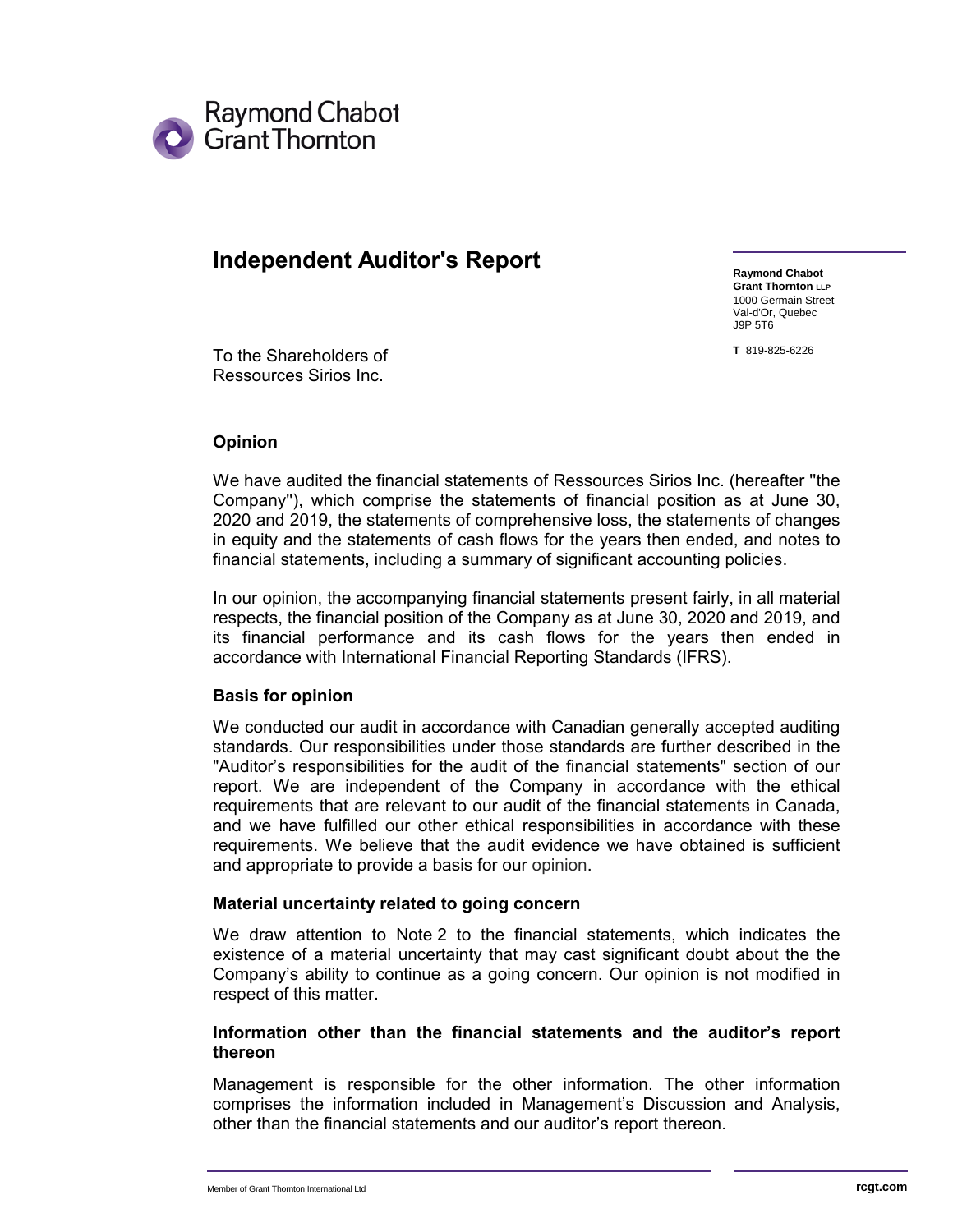Our opinion on the financial statements does not cover the other information and we do not express any form of assurance conclusion thereon. In connection with our audit of the financial statements, our responsibility is to read the other information identified above and, in doing so, consider whether the other information is materially inconsistent with the financial statements or our knowledge obtained in the audit, or otherwise appears to be materially misstated.

We obtained Management's Discussion and Analysis prior to the date of this auditor's report. If, based on the work we have performed on this other information, we conclude that there is a material misstatement of this other information, we are required to report that fact in this auditor's report. We have nothing to report in this regard.

## **Responsibilities of management and those charged with governance for the financial statements**

Management is responsible for the preparation and fair presentation of the financial statements in accordance with International Financial Reporting Standards (IFRS), and for such internal control as management determines is necessary to enable the preparation of financial statements that are free from material misstatement, whether due to fraud or error.

In preparing the financial statements, management is responsible for assessing the Company's ability to continue as a going concern, disclosing, as applicable, matters related to going concern and using the going concern basis of accounting unless management either intends to liquidate the Company or to cease operations, or has no realistic alternative but to do so.

Those charged with governance are responsible for overseeing the Company's financial reporting process.

## **Auditor's responsibilities for the audit of the financial statements**

Our objectives are to obtain reasonable assurance about whether the financial statements as a whole are free from material misstatement, whether due to fraud or error, and to issue an auditor's report that includes our opinion. Reasonable assurance is a high level of assurance, but is not a guarantee that an audit conducted in accordance with Canadian generally accepted auditing standards will always detect a material misstatement when it exists. Misstatements can arise from fraud or error and are considered material if, individually or in the aggregate, they could reasonably be expected to influence the economic decisions of users taken on the basis of these financial statements.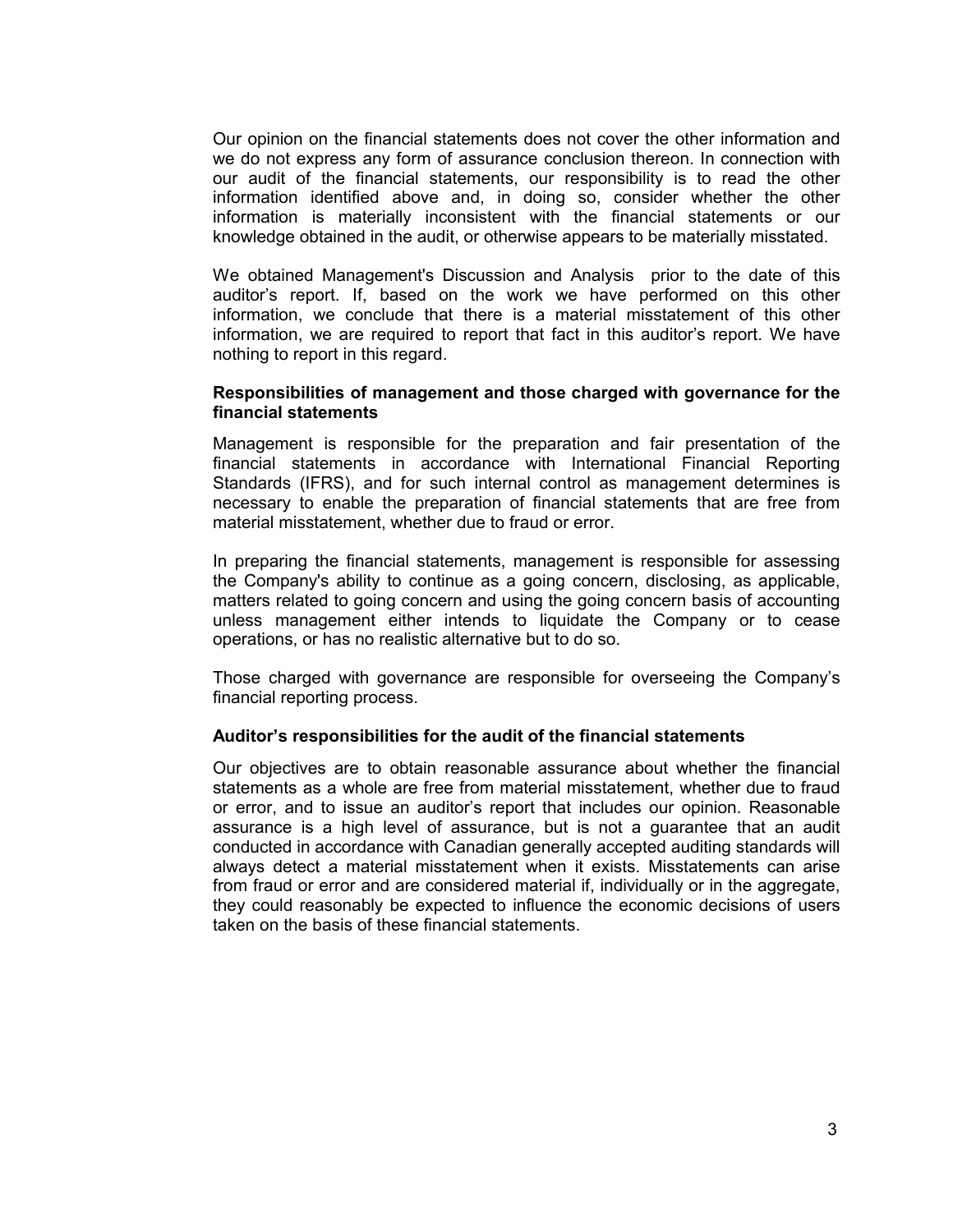As part of an audit in accordance with Canadian generally accepted auditing standards, we exercise professional judgment and maintain professional skepticism throughout the audit. We also:

- Identify and assess the risks of material misstatement of the financial statements, whether due to fraud or error, design and perform audit procedures responsive to those risks, and obtain audit evidence that is sufficient and appropriate to provide a basis for our opinion. The risk of not detecting a material misstatement resulting from fraud is higher than for one resulting from error, as fraud may involve collusion, forgery, intentional omissions, misrepresentations, or the override of internal control;
- Obtain an understanding of internal control relevant to the audit in order to design audit procedures that are appropriate in the circumstances, but not for the purpose of expressing an opinion on the effectiveness of the Company's internal control;
- Evaluate the appropriateness of accounting policies used and the reasonableness of accounting estimates and related disclosures made by management;
- Conclude on the appropriateness of management's use of the going concern basis of accounting and, based on the audit evidence obtained, whether a material uncertainty exists related to events or conditions that may cast significant doubt on the Company's ability to continue as a going concern. If we conclude that a material uncertainty exists, we are required to draw attention in our auditor's report to the related disclosures in the financial statements or, if such disclosures are inadequate, to modify our opinion. Our conclusions are based on the audit evidence obtained up to the date of our auditor's report. However, future events or conditions may cause the Company to cease to continue as a going concern;
- Evaluate the overall presentation, structure and content of the financial statements, including the disclosures, and whether the financial statements represent the underlying transactions and events in a manner that achieves fair presentation.

We communicate with those charged with governance regarding, among other matters, the planned scope and timing of the audit and significant audit findings, including any significant deficiencies in internal control that we identify during our audit.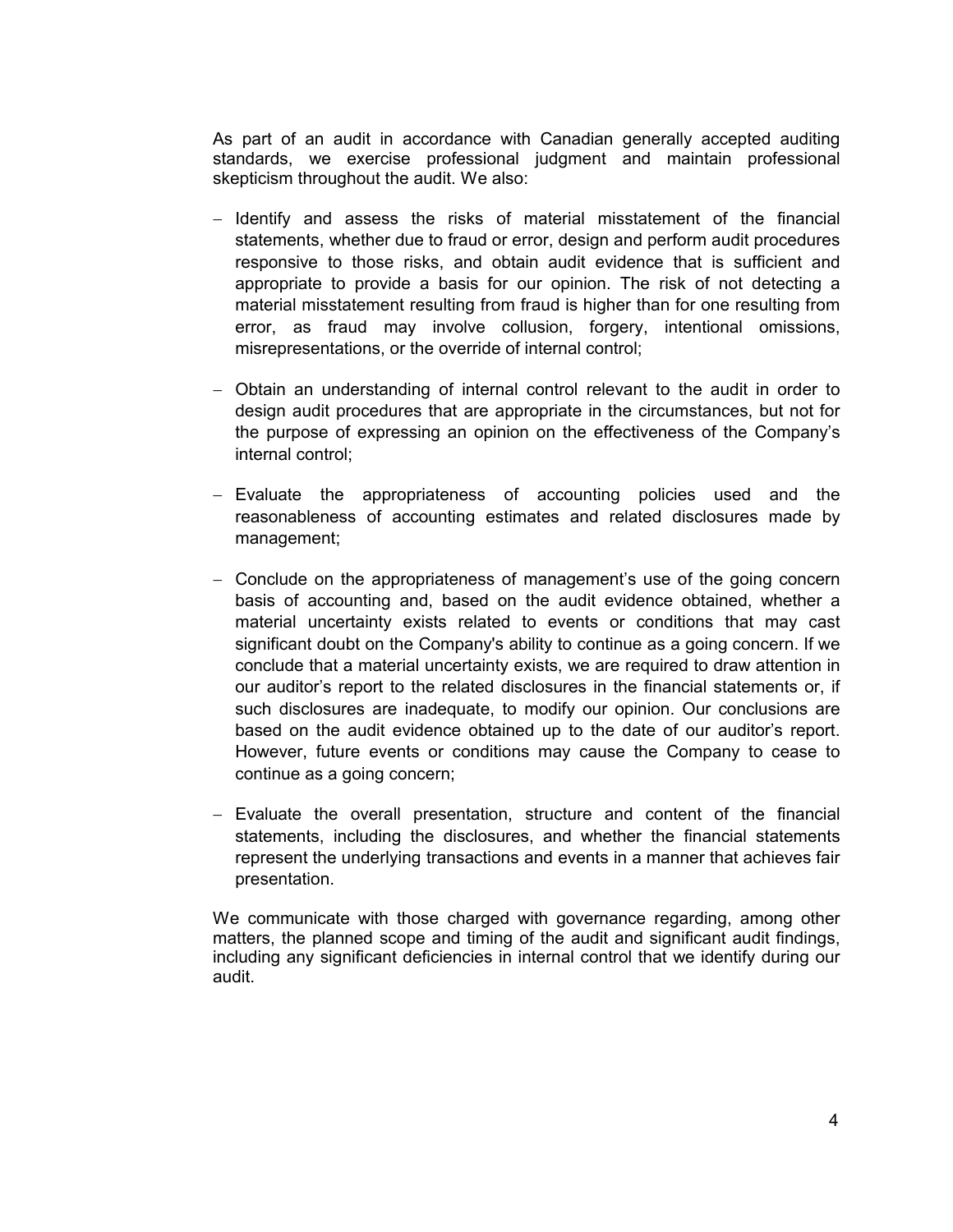We also provide those charged with governance with a statement that we have complied with relevant ethical requirements regarding independence, and to communicate with them all relationships and other matters that may reasonably be thought to bear on our independence, and where applicable, related safeguards.

The engagement partner on the audit resulting in this independent auditor's report is Alain Lemaire.

1

Raymond Cholot Grant Thornton LLP

Val-d'Or October 9, 2020

\_\_\_\_\_\_\_\_\_\_\_\_\_\_\_\_\_\_\_\_\_\_\_\_\_\_\_\_\_\_\_\_\_\_\_

<sup>1</sup> CPA auditor, CA public accountancy permit no. A109964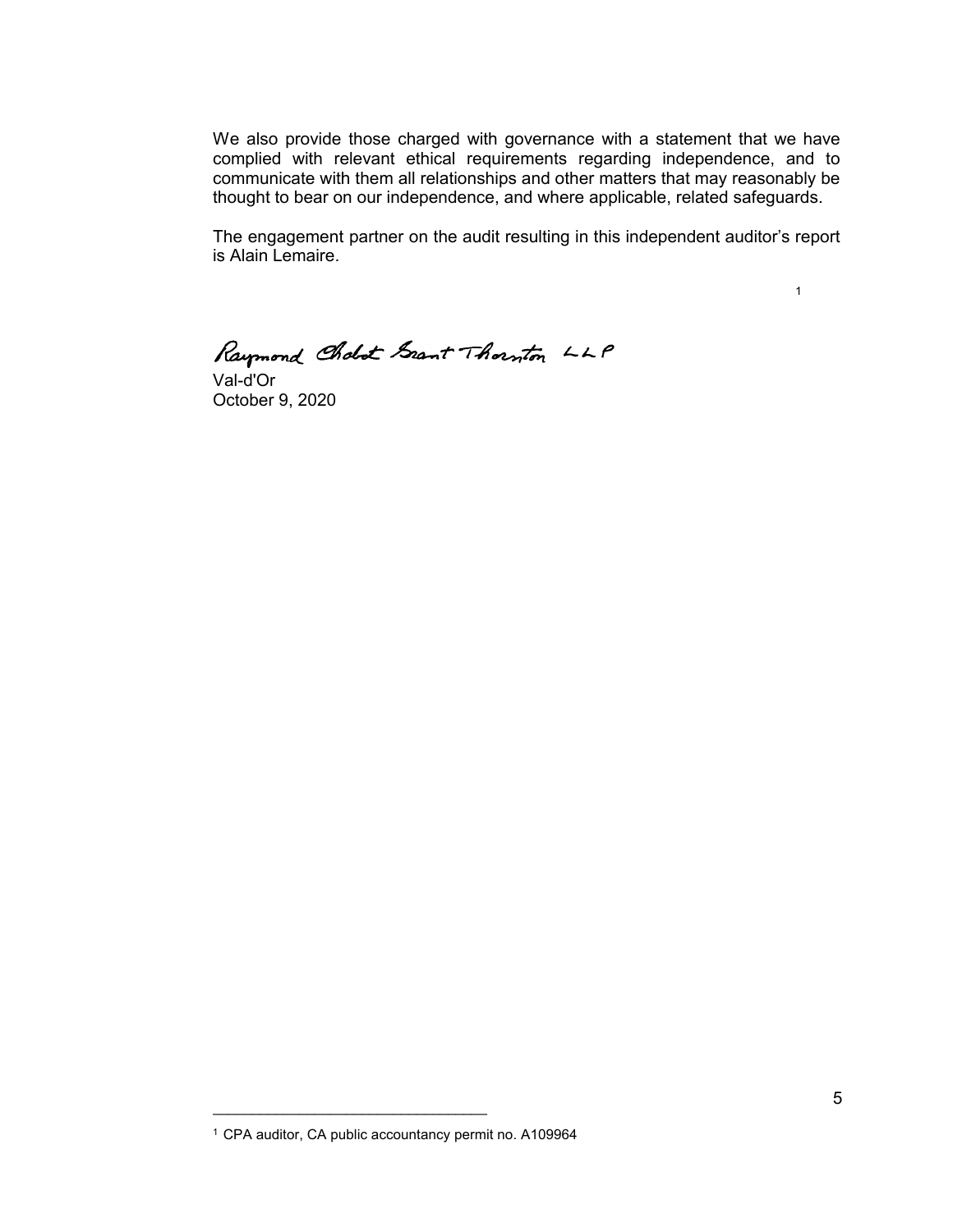# **SIRIOS RESOURCES INC. Statements of Financial Position**

(in Canadian dollars)

|                                          | <b>Notes</b> | <b>June 30,</b><br>2020 | June 30,<br>2019 |
|------------------------------------------|--------------|-------------------------|------------------|
|                                          |              | \$                      | \$               |
| <b>ASSETS</b>                            |              |                         |                  |
| Current                                  |              |                         |                  |
| Cash                                     |              | 1,585,502               | 301,569          |
| Term deposit                             | 6            | 52,045                  | 50,950           |
| Subscriptions to receive                 | 9.1          | 15,000                  |                  |
| Amounts receivable from listed companies |              | 4,481                   | 64,468           |
| Listed shares                            |              | 826,695                 | 455,476          |
| Good and services tax receivable         |              | 68,697                  | 117,151          |
| Tax credits receivable                   |              | 322,354                 | 1,252,763        |
| Prepaid expenses                         |              | 78,420                  | 291,042          |
|                                          |              | 2,953,194               | 2,533,419        |
| Non current                              |              |                         |                  |
| Property and equipment                   | 7            | 679,220                 | 1,022,682        |
| Exploration and evaluation assets        | 8            | 25,639,373              | 25,371,544       |
| <b>Total assets</b>                      |              | 29,271,787              | 28,927,645       |
|                                          |              |                         |                  |
| <b>LIABILITIES</b>                       |              |                         |                  |
| Current                                  |              |                         |                  |
| Trade and other payables                 |              | 218,414                 | 240,046          |
| Other liabilities                        |              | 553                     | 119,972          |
|                                          |              | 218,967                 | 360,018          |
| Non current                              |              |                         |                  |
| Future tax liabilities                   | 14           | 472,272                 | 1,025,996        |
| <b>Total liabilities</b>                 |              | 691,239                 | 1,386,014        |
|                                          |              |                         |                  |
| <b>EQUITY</b>                            |              |                         |                  |
| Share capital                            | 9.1          | 49,856,412              | 46,313,259       |
| Contributed surplus                      |              | 4,608,111               | 4,032,711        |
| Deficit                                  |              | (25,883,975)            | (22, 804, 339)   |
| <b>Total equity</b>                      |              | 28,580,548              | 27,541,631       |
| <b>Total equity and liabilities</b>      |              | 29,271,787              | 28,927,645       |

The accompanying notes are an integral part of the financial statements.

These financial statements were approved and authorized by the Board of Directors on October 9, 2020.

*(signed) Dominique Doucet (signed) Luc Cloutier*

Dominique Doucet, President Luc Cloutier, Director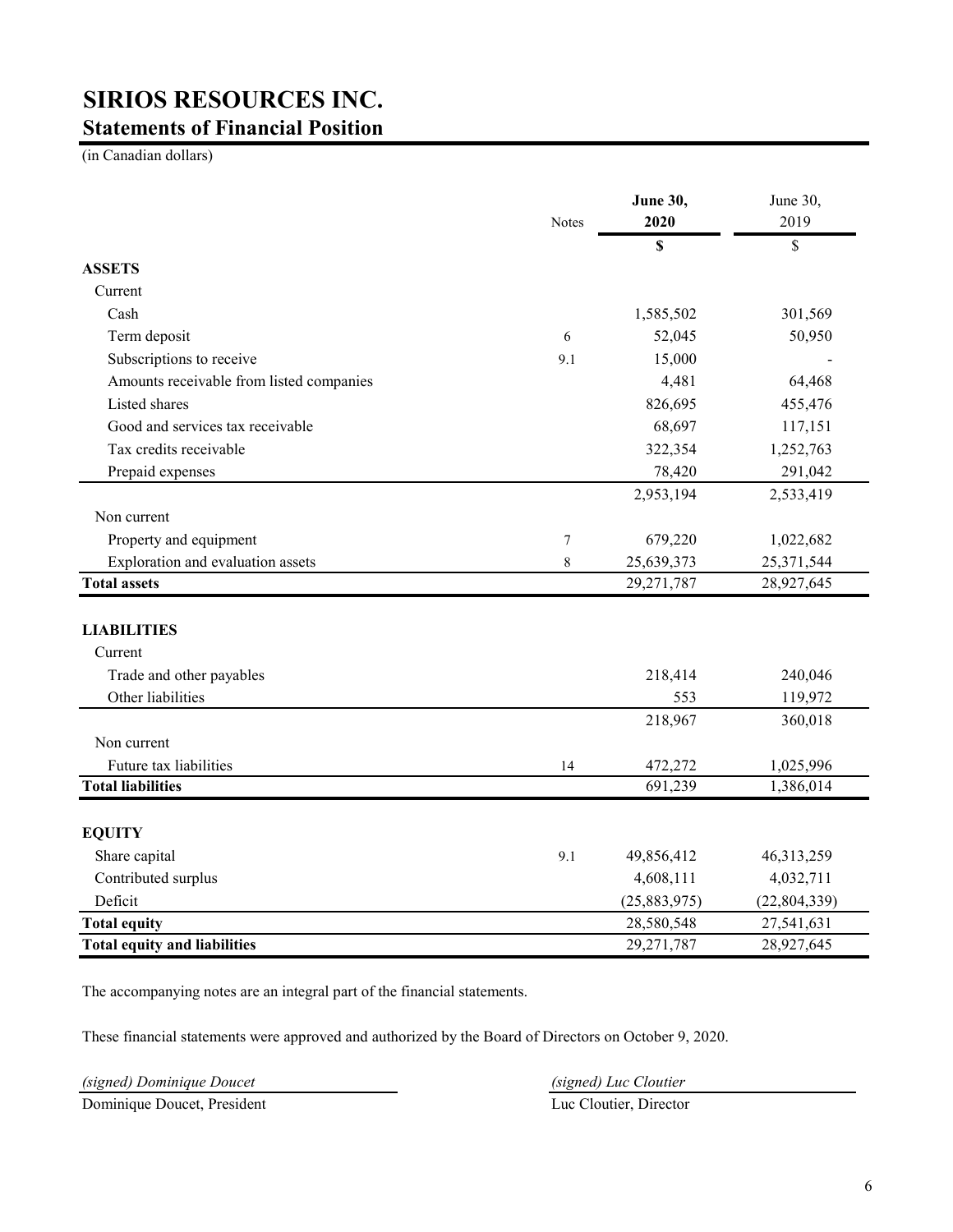# **SIRIOS RESOURCES INC. Statements of Comprehensive Loss**

(in Canadian dollars)

|                                                  |         | <b>Years ended</b> |             |
|--------------------------------------------------|---------|--------------------|-------------|
|                                                  |         | <b>June 30,</b>    |             |
|                                                  | Notes   | 2020               | 2019        |
|                                                  |         | \$                 | $\mathbf S$ |
| <b>EXPENSES</b>                                  |         |                    |             |
| Salaries and employee benefits expenses          | 10.1    | 719,579            | 510,566     |
| Investors and shareholders' relations            |         | 401,950            | 405,228     |
| Professional fees                                |         | 136,090            | 127,706     |
| Rent expenses                                    |         | 80,866             | 75,848      |
| Publicity and sponsorship                        |         | 39,201             | 27,125      |
| Trustees and registration fees                   |         | 38,713             | 33,931      |
| Office expenses                                  |         | 20,016             | 24,649      |
| Amortization of property and equipment           |         | 12,965             | 21,032      |
| Insurances, taxes and permits                    |         | 12,026             | 12,571      |
| Training                                         |         | 7,937              | 10,956      |
| Income taxes of section XII.6                    |         | 2,963              | 1,768       |
| Bank charges                                     |         | 1,930              | 2,979       |
| Project generation expenses                      |         | 15,270             |             |
| Consulting fees                                  |         |                    | 17,456      |
| Write-off of provision for compensation          |         |                    | (183, 679)  |
| Devaluation of exploration and evaluation assets | $\,8\,$ | 3,054,702          | 40,119      |
| Write-off of exploration and evaluation assets   |         |                    | 49,182      |
| <b>OPERATIONAL LOSS</b>                          |         | 4,544,208          | 1,177,437   |
| <b>OTHER REVENUES AND EXPENSES</b>               |         |                    |             |
| Finance costs                                    | 12      | (487)              | (174,070)   |
| Finance income                                   | 12      | 378,518            | 26,752      |
|                                                  |         | 378,031            | (147,318)   |
| <b>LOSS BEFORE INCOME TAX</b>                    |         | (4,166,177)        | (1,324,755) |
| Deferred income taxes                            | 14      | 1,245,894          | 498,138     |
| NET LOSS AND COMPREHENSIVE LOSS                  |         | (2,920,283)        | (826, 617)  |
|                                                  |         |                    |             |
| <b>NET LOSS PER SHARE - basic and diluted</b>    | 13      | (0.018)            | (0.006)     |

The accompanying notes are an integral part of the financial statements.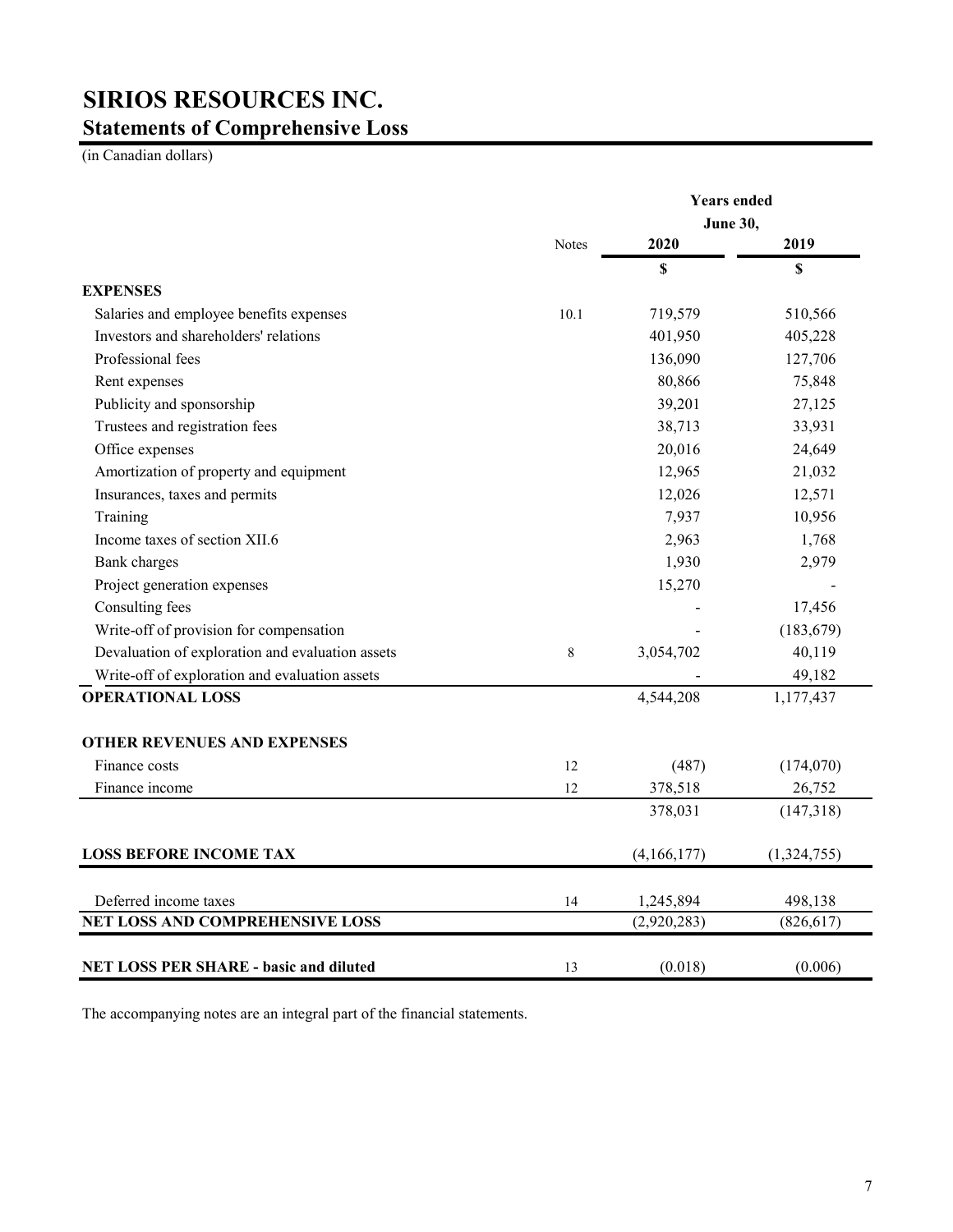# **SIRIOS RESOURCES INC. Statements of Changes in Equity**

(in Canadian dollars)

|                                 |              |               | Contributed |              |                     |
|---------------------------------|--------------|---------------|-------------|--------------|---------------------|
|                                 | <b>Notes</b> | Share capital | surplus     | Deficit      | <b>Total Equity</b> |
|                                 |              | S             | \$          | \$           | \$                  |
| As of July 1st, 2018            |              | 42,909,356    | 3,820,961   | (21,759,537) | 24,970,780          |
| Net loss and comprehensive loss |              |               |             | (826, 617)   | (826, 617)          |
| Share-based payments            | 10.2         |               | 184,000     |              | 184,000             |
| Issuance cost of shares (a)     |              |               |             | (218, 185)   | (218, 185)          |
| Issuance of units and shares    | 9.1          | 3,339,403     | 53,250      |              | 3,392,653           |
| Exercise of options             | 9.1          | 64,500        | (25,500)    |              | 39,000              |
| As of June 30, 2019             |              | 46,313,259    | 4,032,711   | (22,804,339) | 27,541,631          |
|                                 |              |               |             |              |                     |
| As of July 1st, 2019            |              | 46,313,259    | 4,032,711   | (22,804,339) | 27,541,631          |
| Net loss and comprehensive loss |              |               |             | (2,920,283)  | (2,920,283)         |
| Share-based payments            | 10.2         |               | 418,000     |              | 418,000             |
| Issuance cost of shares (b)     |              |               |             | (159, 353)   | (159, 353)          |
| Issuance of units and shares    | 9.1          | 3,470,753     | 185,000     |              | 3,655,753           |
| Exercise of options             | 9.1          | 72,400        | (27,600)    |              | 44,800              |
| As of June 30, 2020             |              | 49,856,412    | 4,608,111   | (25,883,975) | 28,580,548          |

(a) Net of a deferred tax asset of an amount of \$79,273.

(b) Net of a deferred tax asset of an amount of \$57,601.

The accompanying notes are an integral part of the financial statements.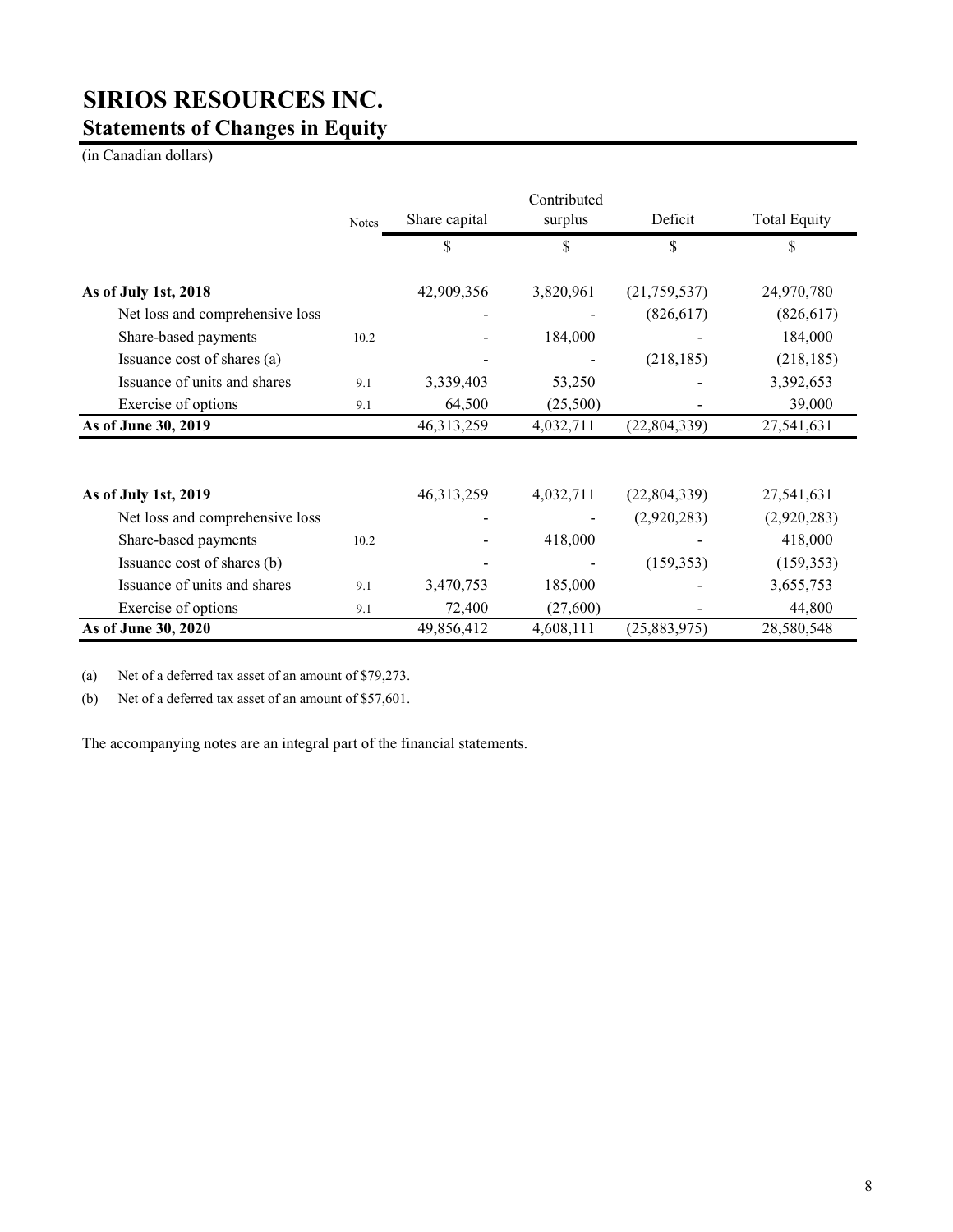# **SIRIOS RESOURCES INC. Statements of Changes in Equity**

(in Canadian dollars)

|                                                        |              | <b>Years</b> ended |             |  |  |
|--------------------------------------------------------|--------------|--------------------|-------------|--|--|
|                                                        |              | <b>June 30,</b>    |             |  |  |
|                                                        | <b>Notes</b> | 2020               | 2019        |  |  |
|                                                        |              | \$                 | \$          |  |  |
| <b>OPERATING ACTIVITIES</b>                            |              |                    |             |  |  |
| Net loss                                               |              | (2,920,283)        | (826, 617)  |  |  |
| Adjustments                                            |              |                    |             |  |  |
| Share-based payments                                   |              | 305,140            | 119,600     |  |  |
| Amortization of property and equipment                 |              | 12,965             | 21,032      |  |  |
| Change in fair value of listed shares                  |              | (356, 699)         | 169,214     |  |  |
| Deferred income taxes                                  |              | (1,245,894)        | (498, 138)  |  |  |
| Devaluation of exploration and evaluation assets       |              | 3,054,702          | 40,119      |  |  |
| Write-off of exploration and evaluation assets         |              |                    | 49,182      |  |  |
| Write-off of provision for compensation                |              |                    | (183, 679)  |  |  |
| Changes in working capital items                       | 15           | 307,970            | 45,628      |  |  |
| Cash flows from operating activities                   |              | (842,099)          | (1,063,659) |  |  |
|                                                        |              |                    |             |  |  |
| <b>INVESTING ACTIVITIES</b>                            |              |                    |             |  |  |
| Tax credits received                                   |              | 1,207,017          | 1,085,428   |  |  |
| Additions to listed shares                             |              | (50,000)           |             |  |  |
| Disposal of listed shares                              |              | 35,480             | 61,818      |  |  |
| Additions to term deposit                              |              | (1,095)            | (950)       |  |  |
| Additions to property and equipment                    |              | (121, 621)         | (797, 208)  |  |  |
| Additions to exploration and evaluation assets         |              | (3,042,700)        | (4,611,564) |  |  |
| Cash flows from investing activities                   |              | (1,972,919)        | (4,262,476) |  |  |
| <b>FINANCING ACTIVITIES</b>                            |              |                    |             |  |  |
| Issuance of units and shares                           |              | 4,315,905          | 4,616,252   |  |  |
| Issuance cost of shares                                |              | (216,954)          | (297, 459)  |  |  |
| Payment on obligation under finance lease              |              |                    | (37, 793)   |  |  |
| Cash flows from financing activities                   |              | 4,098,951          | 4,281,000   |  |  |
| <b>NET CHANGE ON CASH</b>                              |              | 1,283,933          | (1,045,135) |  |  |
|                                                        |              |                    |             |  |  |
| CASH, BEGINNING OF THE YEAR                            |              | 301,569            | 1,346,704   |  |  |
| <b>CASH, END OF THE YEAR</b>                           |              | 1,585,502          | 301,569     |  |  |
| For additional information on cash flows, see Note 15. |              |                    |             |  |  |
| <b>Supplementary informations</b>                      |              |                    |             |  |  |
| Interest paid related to operating activities          |              | 487                | 4,856       |  |  |
| Interest received related to operating activities      |              | 21,819             | 26,752      |  |  |

The accompanying notes are an integral part of the financial statements.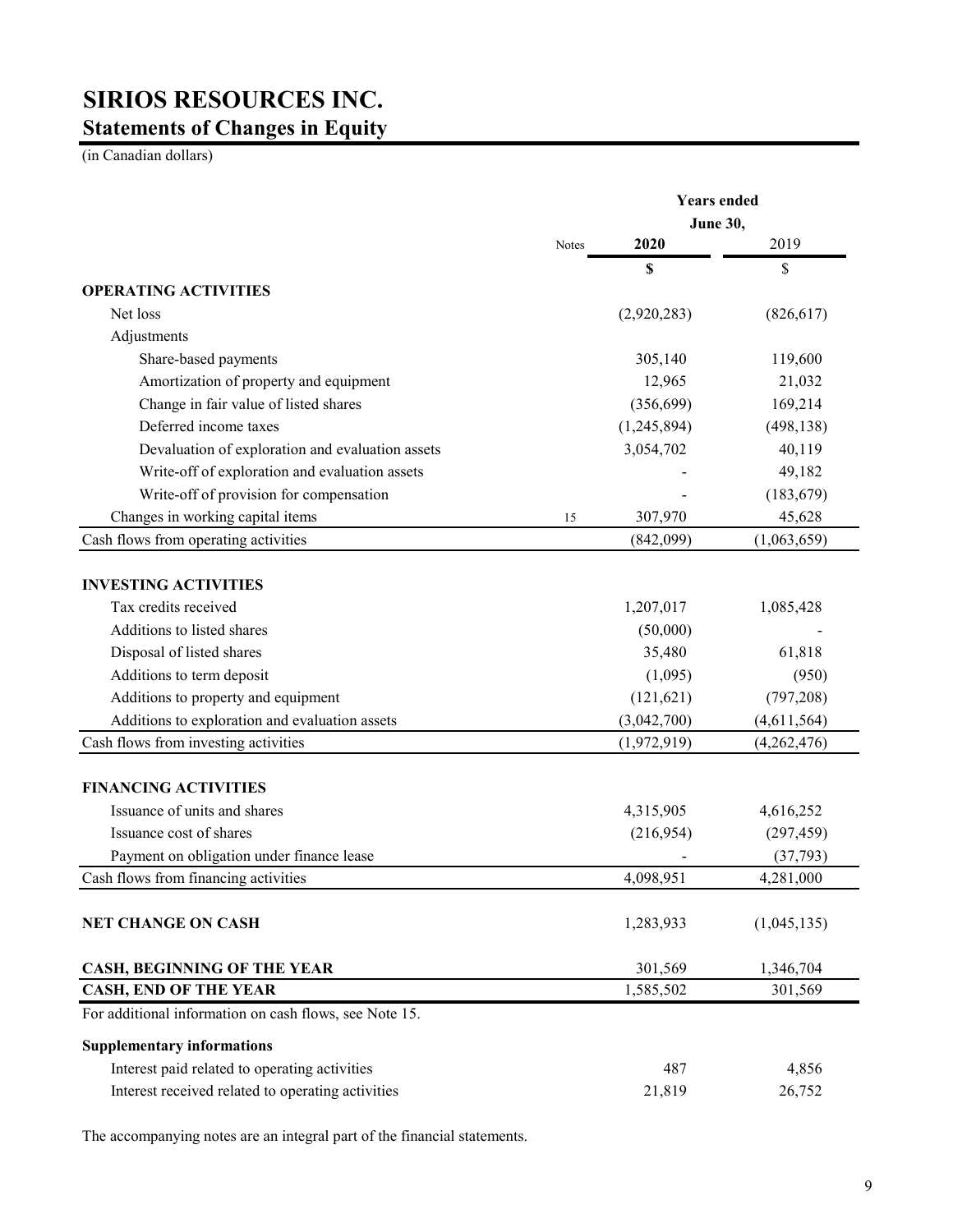(in Canadian dollars)

## **1. NATURE OF OPERATIONS**

Since its creation in 1994, Sirios Resources Inc., ("Sirios" or "the Company") goal is to discover world-class gold deposits in the James Bay region, in Quebec. Over the years, Sirios has developed extensive expertise in the exploration of this region.

## **2. GOING CONCERN ASSUMPTIONS, COMPLIANCE WITH IFRS AND COVID-19**

The financial statements of the Company have been prepared in accordance with International Financial Reporting Standards ("IFRS") and on the basis of the going concern assumption, meaning the Company will be able to realize its assets and discharge its liabilities in the normal course of operations.

Given that the Company has not yet determined whether its mineral properties contain mineral deposits that are economically recoverable, the Company has not generated income nor cash flows from operations. As of June 30, 2020, the Company has a deficit of \$25,883,975 (\$22,804,339 on June 30, 2019). The Company's current liquidity is not sufficient to fund its administrative and exploration and evaluation expenses for the next year. These uncertainties cast significant doubt regarding the Company's ability to continue as a going concern.

The Company's ability to continue as a going concern is dependent upon its ability to raise additional financing to further explore its mineral properties and continued support of suppliers and creditors. Even if the Company has been successful in the past in doing so, there is no assurance that it will manage to obtain additional financing in the future.

The carrying amount of assets, liabilities, revenues and expenses presented in the financial statements and the classification used in the statement of financial position have not been adjusted as would be required of the going concern assumption was not appropriate. These adjustments could be significant.

In March 2020, the decree of a COVID-19 pandemic state and the many measures put in place by the federal, provincial and municipal governments to protect the population had an impact on the activities of the Company. These measures, which include travel bans, voluntary or involuntary isolation or quarantine, and social distancing, have caused significant disruption among businesses globally and in Canada as a result of the downturn economic. Governments and central banks have responded by putting in place monetary and fiscal measures to stabilize the global economy, however, the current difficult economic climate may lead to adverse changes in cash flows, the level of working capital and/or the search for future financing, which could have a direct impact on the future financial situation of the Company. The financial repercussions on the Company are not known at this stage. The Company has put in place measures to mitigate the impact of the pandemic on its current and future operations, for example by reducing administrative expenses, establishing teleworking and participating in the federal work-sharing program for its employees.

## **3. GENERAL INFORMATION**

The Company is incorporated under the Canada Business Corporations Act. The address of the Company's registered office is 1000, St-Antoine West, Suite 410, Montreal, Quebec, Canada. The Company's shares are listed on the TSX Venture Exchange, under the symbol "SOI".

## **4. SUMMARY OF ACCOUNTING POLICIES**

## **4.1 Overall**

The significant accounting policies and measurement basis that have been applied in the preparation of the financial statements are summarized below.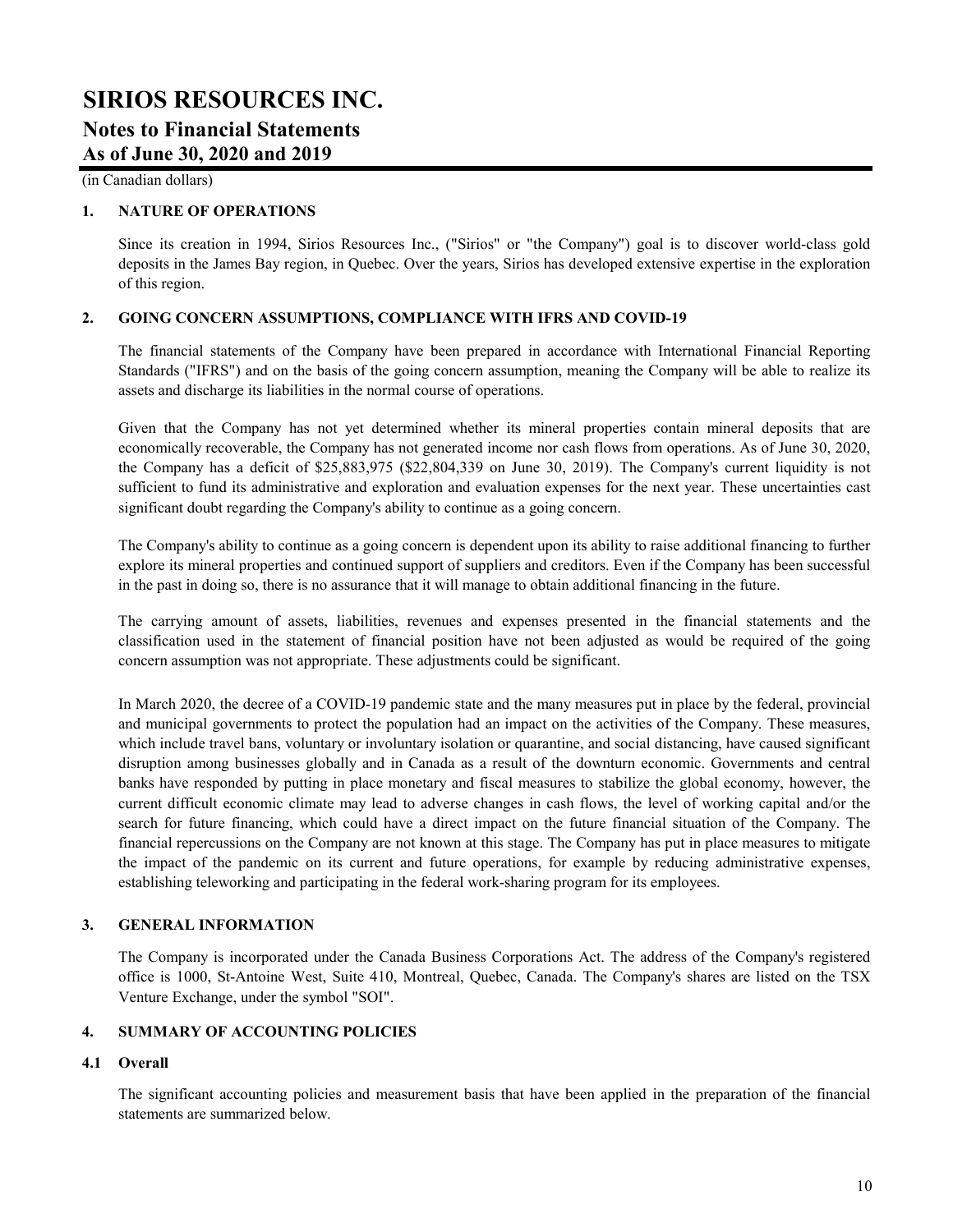(in Canadian dollars)

## **4.2 Currency for operating presentation**

The financial statements are presented in Canadian currency, which is also the operational currency of the Company.

## **4.3 Financial instruments**

## **Measurement and derecognition**

Financials assets and financial liabilities are recognized when the Company becomes a party to the contractual provisions of the financial instrument. Financial assets and financial liabilities are measured initially at fair value adjusted for transaction costs, where appropriate.

Financial assets are derecognized when the contractual rights to the cash flows from the financial asset expire, or when the financial asset and all substantial risks and rewards are transferred.

A financial liabilities is derecognized when it is extinguished, discharged, cancelled or when it expires.

The classification of financial instruments under IFRS 9 is based on the entity's business model and the characteristics of the contractual cash flows of the financial asset or liability.

## **Classification and initial measurement of financial assets**

Financial assets are classified into the following categories:

- At amortized cost;
- At fair value through profit or loss (FVTPL).

All income and expenses relating to financial assets that are recognized in profit or loss are presented within Finance costs or Finance income.

## **Subsequent measurement of financial assets**

## *At amortized cost*

Financial assets are measured at amortized cost if they meet the following conditions:

- they are held according to an economic model whose purpose is to hold financial assets in order to collect the contractual cash flows;
- the contractual terms of the financial assets give rise to cash flows that correspond solely to repayments of principal and interest payments on the principal outstanding.

After initial recognition, they are measured at amortized cost using the effective interest rate method. The update is omitted if its effect is not significant. Cash, term deposit, subscriptions to receive and amounts receivable from listed companies are included in this category of financial instruments.

Financial assets that are held in a different economic model than "holding for the purpose of collection" or "holding for the purpose of collection and sale" are classified in the FVTPL category.

This category includes investments in listed shares. The Company accounts for the investment at FVTPL and has not made an irrevocable election to account for its investment in listed shares at fair value through other comprehensive loss (FVOCL).

Assets in this category are measured at fair value and gains or losses are recognized in profit or loss. The fair value of financial assets in this category is determined based on transactions in an active market or by applying a valuation technique when there is no active market.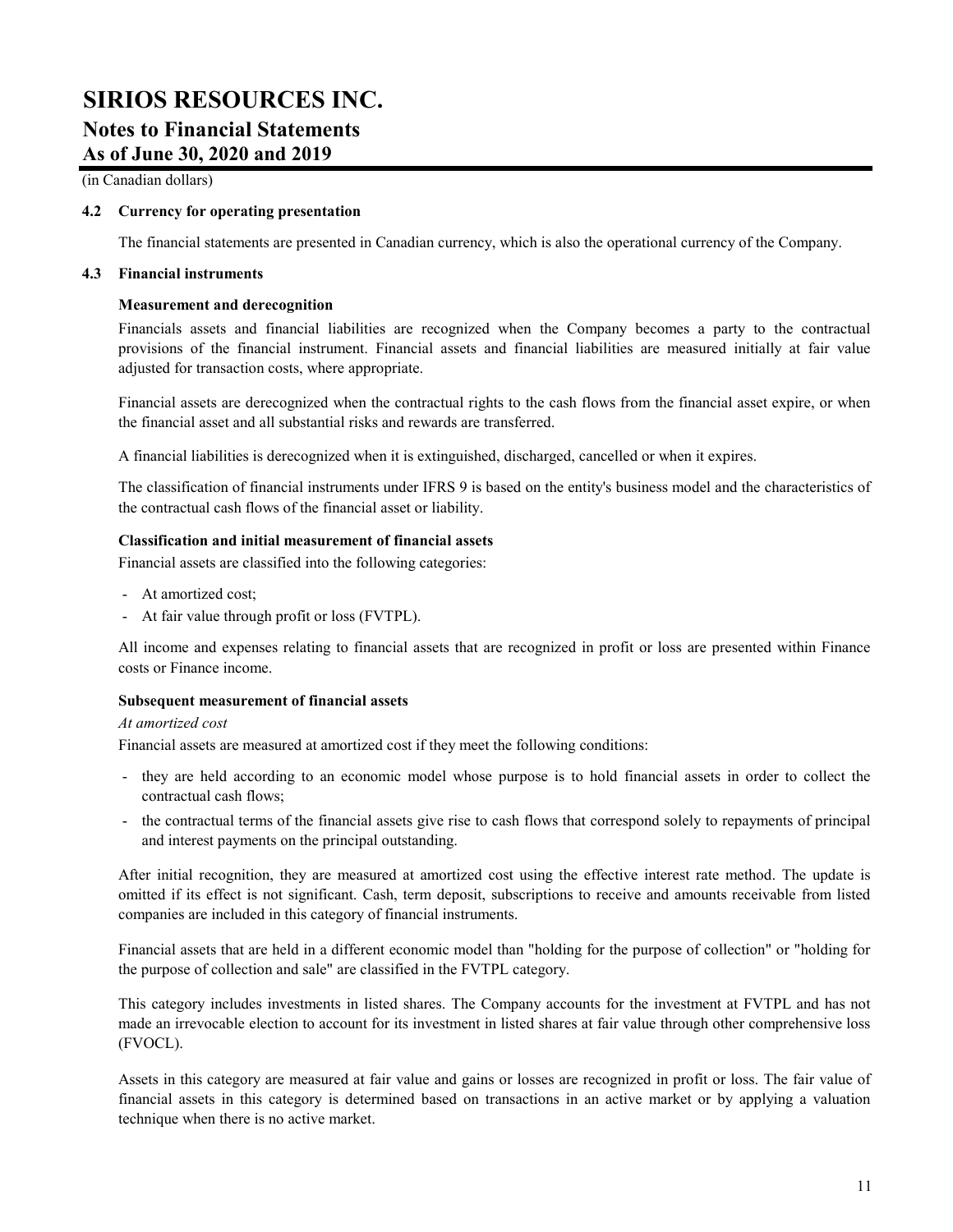(in Canadian dollars)

## **4.3 Financial instruments (cont'd)**

## **Depreciation of financial assets**

The impairment provisions in IFRS 9 use the expected credit loss model.

The recognition of credit losses should consider a range of information for the assessment of credit risk and the assessment of expected credit losses, including: past events, current circumstances, reasonable and supportable forecasts that affect the expected collectability of future cash flows of the financial instrument.

The estimate of expected credit losses is determined at each reporting date to reflect changes in credit risk since the initial recognition of the related financial asset.

## **Classification and subsequent measurement of financial liabilities**

The Company's financial liabilities include trade and other payables, except salaries payable and income taxes of section XII.6.

Financial liabilities are measured subsequently at amortized cost using the effective interest method.

All interest-related charges are reported in profit or loss within Finance costs, if applicable.

## **4.4 Basic and diluted loss per share**

Basic loss per share is calculated by dividing the loss attributable to common equity holders of the Company by the weighted average number of common shares outstanding during the exercise. Diluted earnings per share is calculated by adjusting loss attributable to common equity holders of the Company, and the weighted average number of common shares outstanding, for the effects of all dilutive potential common shares, which include options and warrants. Dilutive potential common shares shall be deemed to have been converted into common shares, at the average market price, at the beginning of the exercise, or, if after, at the date of issue of the potential common shares.

## **4.5 Tax credits receivable**

The Company is entitled to refundable tax credit on qualified exploration expenditures incurred and refundable credit on duties for losses under the Mining Tax Act. These tax credits are recognized as reduction of the exploration costs incurred based on estimates made by management. The Company records these tax credits when there is reasonable assurance with regards to collections and assessments and that the Company will comply with the conditions associated to them.

## **4.6 Exploration and evaluation expenditures and exploration and evaluation assets**

Exploration and evaluation expenditures are costs incurred in the course of initial search of mineral resources before the technical feasibility and commercial viability of extracting a mineral resource is demonstrable. Costs incurred before the legal right to undertake exploration and evaluation activities are recognized in profit or loss when they are incurred.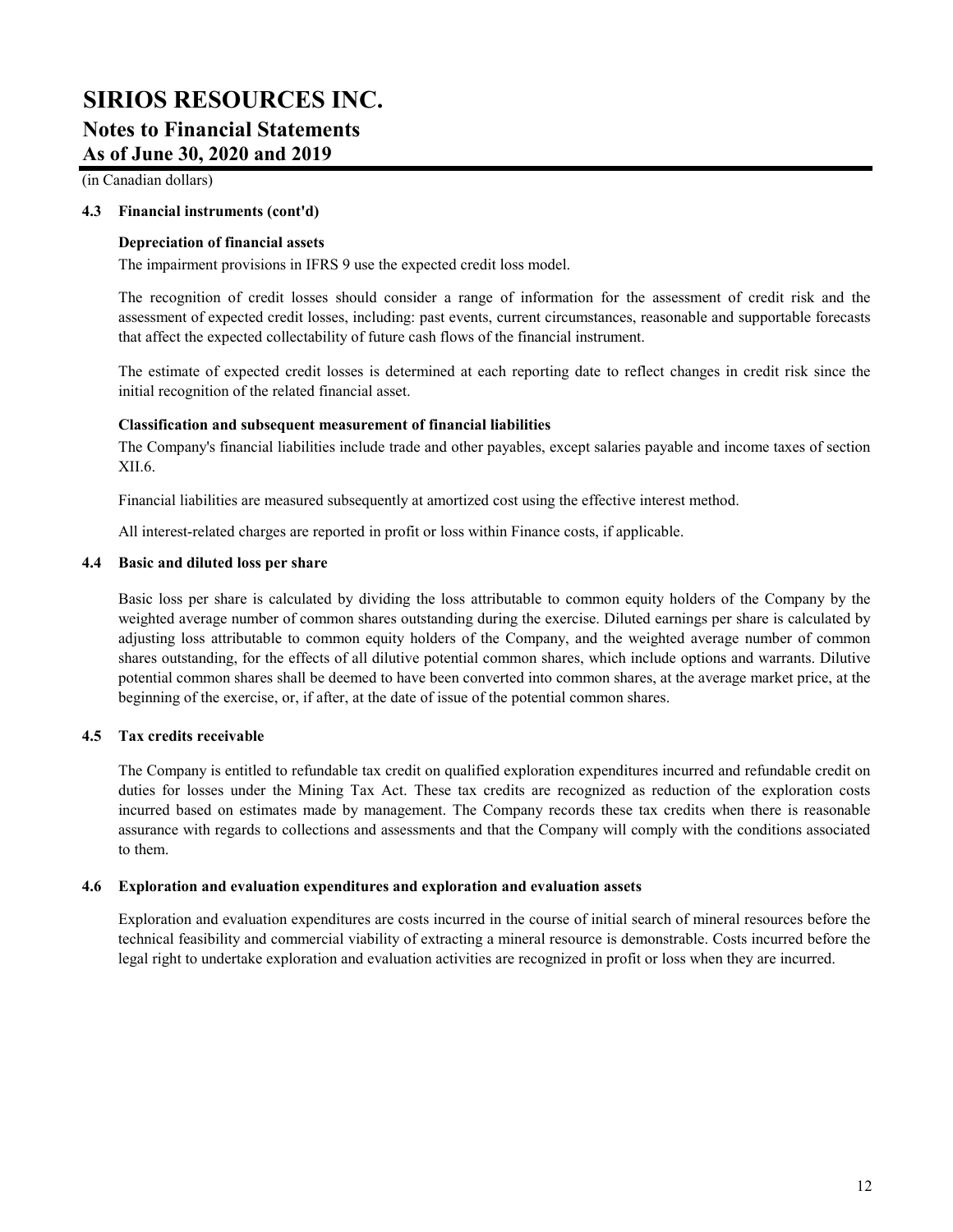(in Canadian dollars)

## **4.6 Exploration and evaluation expenditures and exploration and evaluation assets (cont'd)**

Once the legal right to undertake exploration and evaluation activities has been obtained, all costs of acquiring mineral rights or options to acquire such rights (option agreement), expenses related to the exploration and evaluation of mining properties, less refundable tax credits related to these expenses, are capitalized as exploration and evaluation assets. Expenses related to exploration and evaluation include topographical, geological, geochemical and geophysical studies, exploration drilling, trenching, sampling and other costs related to the evaluation of the technical feasibility and commercial viability of extracting a mineral resource. The various costs are capitalized on a property-to-property basis pending determination of the technical feasibility and commercial viability of extracting a mineral resource. These assets are recognized as intangible assets and are carried at cost less any accumulated impairment losses. No depreciation expenses are recognized for these assets during the exploration and evaluation phase.

Whenever a mining property is considered no longer viable or is abandoned, the capitalized amounts are written down to their recoverable amounts (see Note 4.8); the difference is then immediately recognized in profit or loss.

When technical feasibility and commercial viability of extracting a mineral resource are demonstrable, exploration and evaluation assets related to the mining property are transferred to property and equipment in Mining assets under construction. Before the reclassification, exploration and evaluation assets are tested for impairment (see Note 4.8) and any impairment loss is recognized in profit or loss before reclassification.

To date, neither the technical feasibility nor the commercial viability of extracting a mineral resource has been demonstrated.

## **Disposal of interest in connection with option agreement**

On disposal of interest in connection with the option agreement, the Company does not recognize expenses related to the exploration and evaluation performed on the property by the acquirer. In addition, the cash or the shares consideration received directly from the acquirer is credited against the carrying amount of costs previously capitalized to the property, and the surplus is recognized as a gain on the disposal of exploration and evaluation assets in profit or loss.

## **4.7 Property and equipment**

Property and equipment are held at cost less accumulated depreciation and accumulated impairment losses.

Cost includes all costs incurred initially to acquire or construct an item of property and equipment, costs directly attributable to bringing the asset to the location and condition necessary for it to be capable of operating in the manner intended by management and costs subsequently to add to or replace part thereof.

Upon the transfer of exploration and evaluation assets to property and equipment under Mining assets under construction, all subsequent expenditures on the construction, installation or completion of equipment and infrastructure facilities are capitalized within Mining assets under construction. When development stage is completed, all assets included in the Mining assets under construction category are then transferred to Mining assets.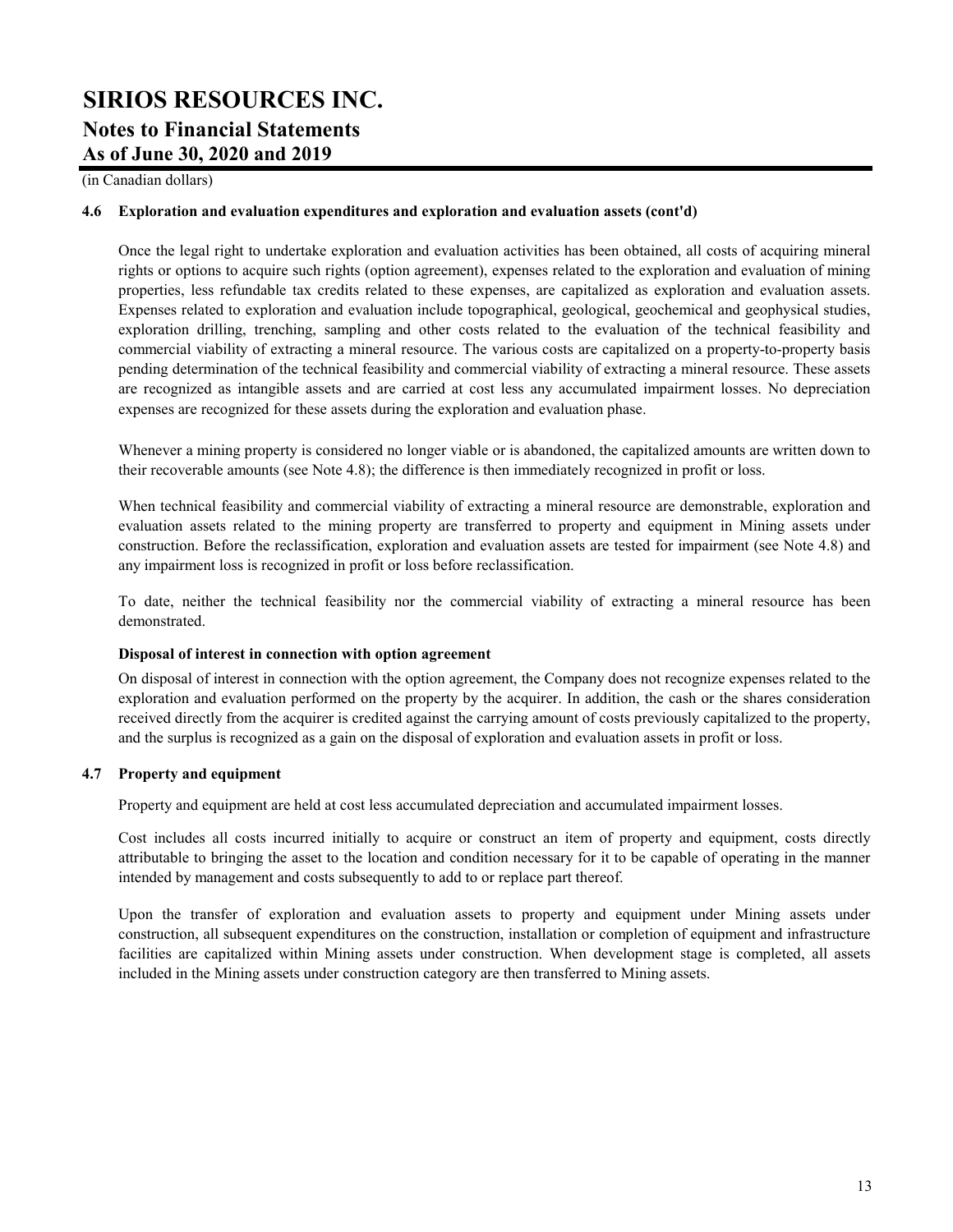(in Canadian dollars)

## **4.7 Property and equipment (cont'd)**

Depreciation is recognized on a straight-line basis to write down the cost to its estimated residual value, with a constant charge over the useful life of the asset. The periods generally applicable are as follows:

|                                 | Useful life |
|---------------------------------|-------------|
| Leasehold improvements          | 5 years     |
| Vehicles                        | 5 years     |
| Exploration camps and equipment | 3 years     |
| Office furniture                | 5 years     |
| Computer equipment              | 3 years     |

The depreciation expense for each period is recognized in profit or loss except for certain items of property and equipment related to exploration and evaluation activities where the depreciation expense is included in the carrying amount of an exploration and evaluation asset when it relates to a specific exploration and evaluation project.

The residual value, depreciation method and useful life of each asset are reviewed at least at each financial year-end.

The carrying amount of an item of property and equipment is derecognized upon disposal or when no future economic benefits are expected from its use or disposal. The gain or loss arising from the derecognition of an item of property and equipment is included in profit or loss when the item is derecognized.

## **4.8 Impairment of exploration and evaluation assets and property and equipment**

For the purposes of assessing impairment, assets are grouped at the lowest for which there are largely independent cash inflows (cash-generating units). As a result, some assets are tested individually for impairment and some are tested at a cash-generating level.

Whenever events or changes in circumstances indicate that the carrying amount may not be recoverable, an asset or cashgenerating unit is reviewed for impairment.

Impairment reviews for exploration and evaluation assets are carried out on a project-to-project basis, with each project representing a potential single cash generating unit. An impairment review is undertaken when indicators of impairment arise, but typically when one of the following circumstances apply:

- the right to explore the areas has expired or will expire in the near future with no expectation or renewal;
- no further exploration or evaluation expenditures in the area are planned or budgeted;
- no commercially viable deposits have been discovered, and the decision has been made to discontinue exploration in the area;
- sufficient work has been performed to indicate that the carrying amount of the expenditure carried as an asset will not be fully recovered.

Additionally, when technical feasibility and commercial viability of extracting a mineral resource are demonstrable, the exploration and evaluation assets of the related mining property are tested for impairment before these items are transferred to property and equipment.

An impairment loss is recognized in profit or loss for the amount by which the asset or cash-generating unit's carrying amount exceeds its recoverable amount. The recoverable amount of an asset or a cash-generating unit is the higher of its fair value less cost to sell and its value in use.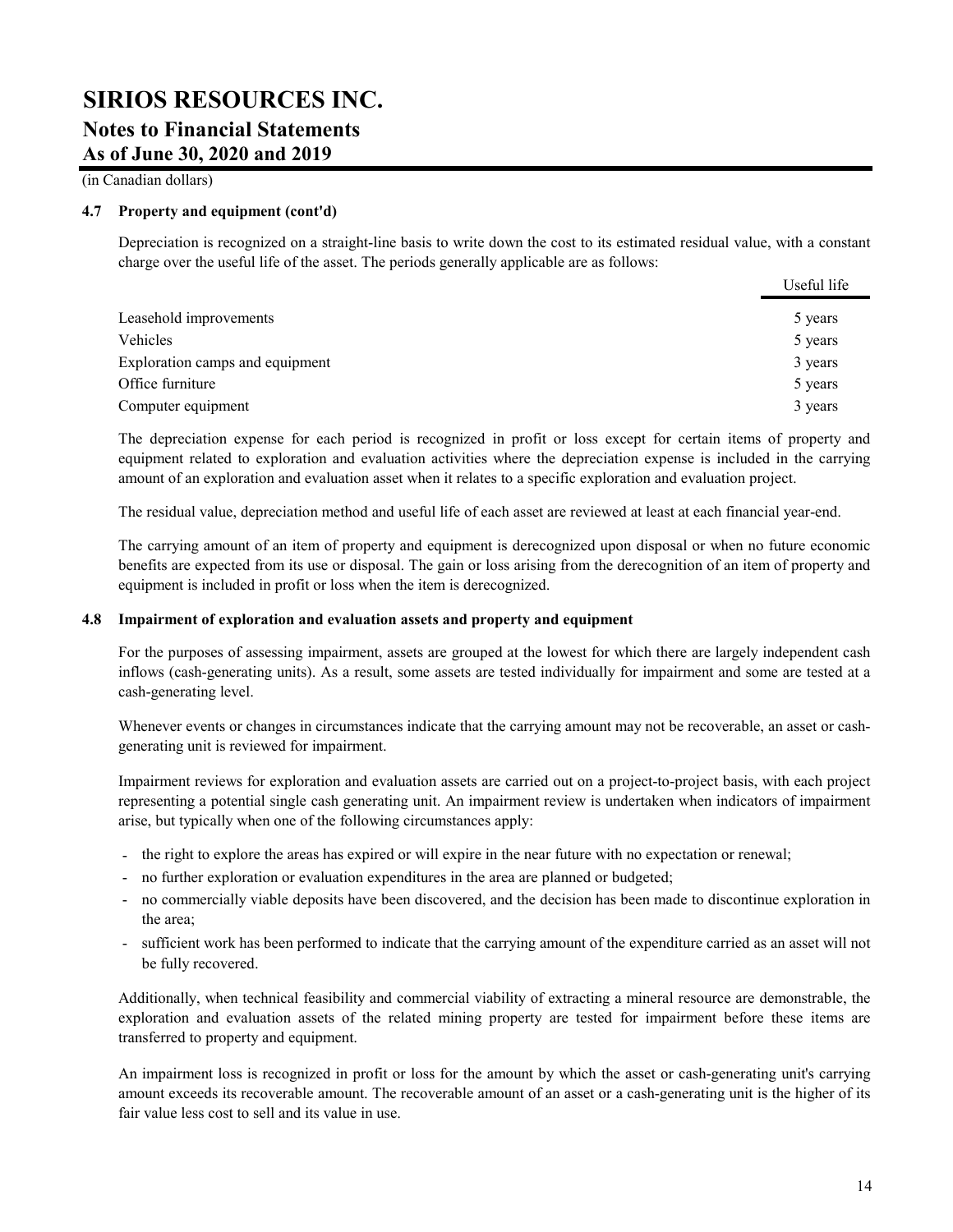## (in Canadian dollars)

#### **4.8 Impairment of exploration and evaluation assets and property and equipment (cont'd)**

An impairment loss is reversed if the asset or cash-generating unit's recoverable amount exceeds its carrying amount.

#### **4.9 Lease agreements**

#### **Method applicable after July 1st, 2019**

Rent payments relating to leases with a lease term of 12 months or less are recognized on a straight-line basis as an expense in profit or loss.

#### **Method applicable before July 1st, 2019**

Leases in which a significant portion of the risks and rewards for ownership are retained by the lessor are classified as operating leases. Payments under an operating lease are recognized as an expense on a straight-line basis over the lease term. Associate costs, such as maintenance and insurance expenses, are expensed as incurred.

#### **4.10 Provisions**

Provisions are recognized when present legal or constructive obligations as a result of a past event will probably lead to an outflow of economic resources from the Company and amounts can be estimated reliably. Timing or amount of the outflow may still be uncertain. Provisions are measured at the estimated expenditures required to settle the present obligation, based on the most reliable evidence available at the reporting date, including the risks and uncertainties associated with the present obligation. Provisions are discounted when the time value of money is significant.

The Company's operations are governed by government environment protection legislation. Environmental consequences are difficult to identify in terms of amounts, timetable and impact. As of the reporting date, management believes that the Company's operations are in compliance with current laws and regulations. Site restoration costs currently incurred are negligible. When the technical feasibility and commercial viability of extracting a mineral resource have been demonstrated, a restoration provision will be recognized in the cost of the mining property when there is constructive commitment that has resulted from past events, it is probable that an outflow of resources embodying economic benefits will be required to settle the obligation and the amount of the obligation can be measured with sufficient reliability.

No liability is recognized if an outflow of economic resources as a result of present obligations is not probable. Such situations are disclosed as contingent liabilities unless the outflow of resources is remote.

All provisions are reviewed at each reporting date and adjusted to reflect the current best estimate.

#### **4.11 Income taxes**

Tax expense recognized in profit or loss comprises the sum of deferred tax and current tax not recognized in other comprehensive income or directly in equity.

Current income tax assets and/or liabilities comprise those obligations to, or claims from, fiscal authorities relating to the current or prior reporting periods, that are unpaid at the reporting date. Current tax is payable on taxable profit, which differs from profit or loss in the financial statements. Calculation of current tax is based on tax rates and tax laws that have been enacted or substantively enacted by the end of the reporting period.

However, since the Company is in exploration phase and has no taxable income, tax expense recognized in profit or loss is currently comprised only of deferred tax.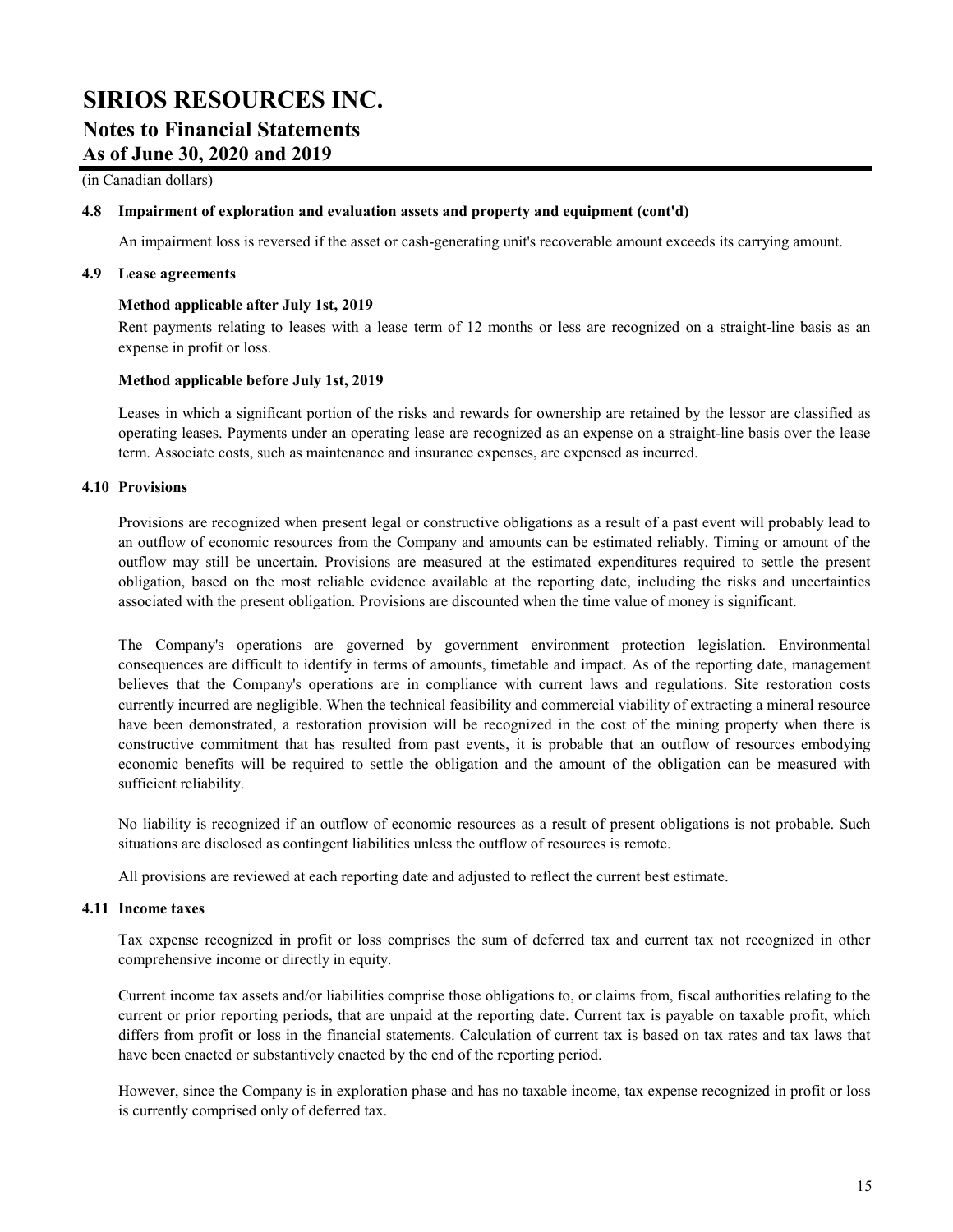(in Canadian dollars)

## **4.11 Income taxes (cont'd)**

Deferred income taxes are calculated using the liability method on temporary differences between the carrying amounts of assets and liabilities and their tax bases. However, deferred tax is not provided on the initial recognition of an asset or liability unless the related transactions is a business combination or affects tax or accounting profit.

Deferred tax assets and liabilities are calculated, without discounting, at tax rates are expected to apply to their respective period or realization, provided they are enacted or substantively enacted by the end of the reporting period.

Deferred tax assets are recognized to the extent that it is probable that the underlying tax loss or deductible temporary difference will be utilized against future taxable income. This is assessed based on the Company's forecast of future operating results, adjusted for significant non-taxable income and expenses and specific limits on the use of any unused tax loss or credit. Deferred tax liabilities are always provided for in full.

Deferred tax assets and liabilities are offset only when the Company has a right and intentions to set off current tax assets and liabilities from the same taxation authority.

Changes in deferred tax assets or liabilities are recognized as deferred income tax expense in profit or loss, except when they are related to items that are recognized directly in equity, in which case the related deferred tax is also recognized in equity.

## **4.12 Equity**

## **Share capital**

Share capital represents the amount received on the issue of shares. If shares are issued when options and warrants are exercised, the share capital account also comprises the compensation costs previously recorded as contributed surplus. In addition, if shares were issued as consideration for the acquisition of mineral property or some other from of non monetary assets, they are measured at their fair value according to the quoted price on the day of the conclusion of the agreement.

## **Unit placement**

Proceeds from unit placements are allocated between shares and warrants issued using the residual method. Proceeds are first allocated to shares according to the quoted price of existing shares at the time of issuance and any residual in the proceeds is allocated to warrants.

## **Flow-through placements**

Issuance of flow-through shares represents in substance an issue of common shares and the sale of the right to tax deductions to the investors. When the flow-through shares are issued, the sale of the right to tax deductions is deferred and presented as other liabilities in the statement of financial position. The proceeds received from flow-through placements are allocated between share capital and the liability using the residual method. Proceeds are first allocated to shares according to the quoted price of existing shares at the time of issuance and the residual proceeds are allocated to the other liabilities. The liability component recorded initially on the issuance of shares is reversed on renouncement of the right to tax deductions to the investors and when eligible expenses are incurred and recognized in profit or loss in reduction of deferred income tax expense. A deferred tax liability is also recognized for the taxable temporary difference that arises from the difference between the carrying amount eligible expenditures capitalized as an asset and its tax basis.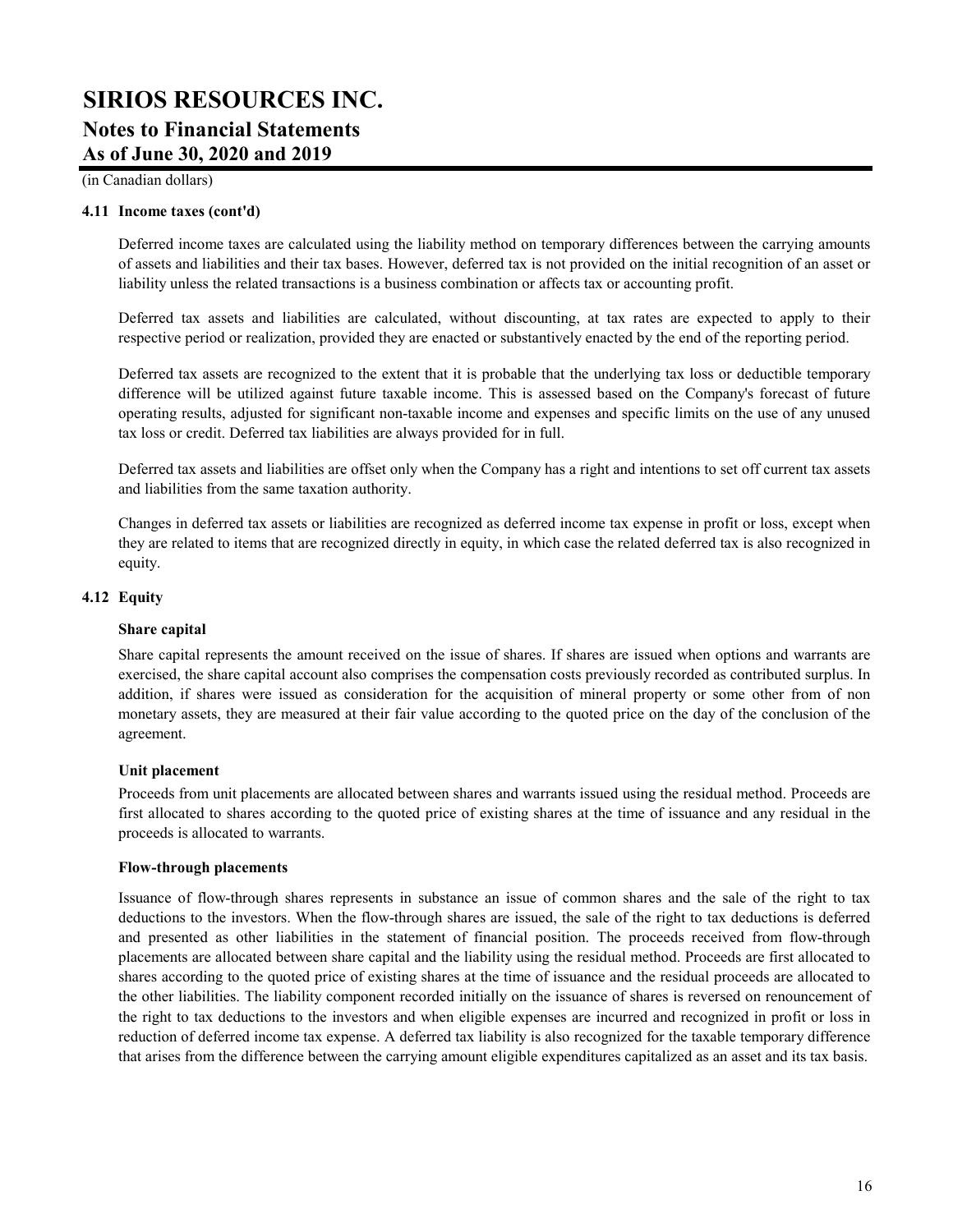(in Canadian dollars)

## **4.12 Equity (cont'd)**

## **Other elements of equity**

Contributed surplus includes charges related to share options and warrants not exercised. When share options and warrants are exercised, the related compensation cost is transferred to share capital.

Deficit includes all current and prior retained profits or losses and shares issue expenses net of underlying income tax benefit from these issuance costs.

## **4.13 Equity-settled share-based payments**

The Company operates equity-settled share-based payment plan for its eligible directors, officers, employees and consultants. The Company's plan does not feature any options for a cash settlement.

All goods and services received in exchange for the grant of any share-based payments are measured at their fair values, unless that fair value cannot be estimated reliably. If the Company cannot estimate reliably the fair value of the goods or services received, the Company shall measure their value indirectly by reference to the fair value of the equity instruments granted. For the transactions with employees and others providing similar services, the Company measures the fair value of the services received by reference to the fair value of the equity instruments granted.

Equity-settled share-based payments (except warrants to brokers) are ultimately recognized as an expense in the profit or loss or capitalized as an exploration and evaluation asset, depending on the nature of the payment with a corresponding credit to contributed surplus in equity. Equity-settled share-based payments to brokers, in respect of an equity financing are recognized as issuance cost of the equity instruments with a corresponding credit to contributed surplus, in equity.

If vesting periods or other vesting conditions apply, the expense is allocated over the vesting period, based on the best available estimate of the number of share options expected to vest. Non-market vesting conditions are included in assumptions about the number of options that are expected to become exercisable. Estimates are subsequently revised if there is any indication that the number of share options expected to vest differs from previous estimates. Any cumulative adjustment prior to vesting is recognized in the current period. No adjustment is made to any expense recognized in prior period if the number of share options ultimately exercised is different from that estimated on vesting.

## **4.14 Segmental reporting**

The Company presents and discloses segmental information based on information that is regularly reviewed by the chief operating decision-maker, i.e. the President and the Board of Directors. The Company has determined that there was only one operating segment being the sector of exploration and evaluation of mineral resources.

## **4.15 Standards, amendments and interpretations of adopted standards and published standards which are not yet in force and which have not been early adopted by the Company**

## **Standards adopted**

## *IFRS 16, Operating lease agreement*

The Company adopted IFRS 16, Leases on July 1st, 2019. In accordance with the transitional provisions of IFRS 16, the new requirements have been applied retroactively with the cumulative effect of the inital application recognized on July 1st, 2019. The financial statements for the 2019 financial year have not been restated.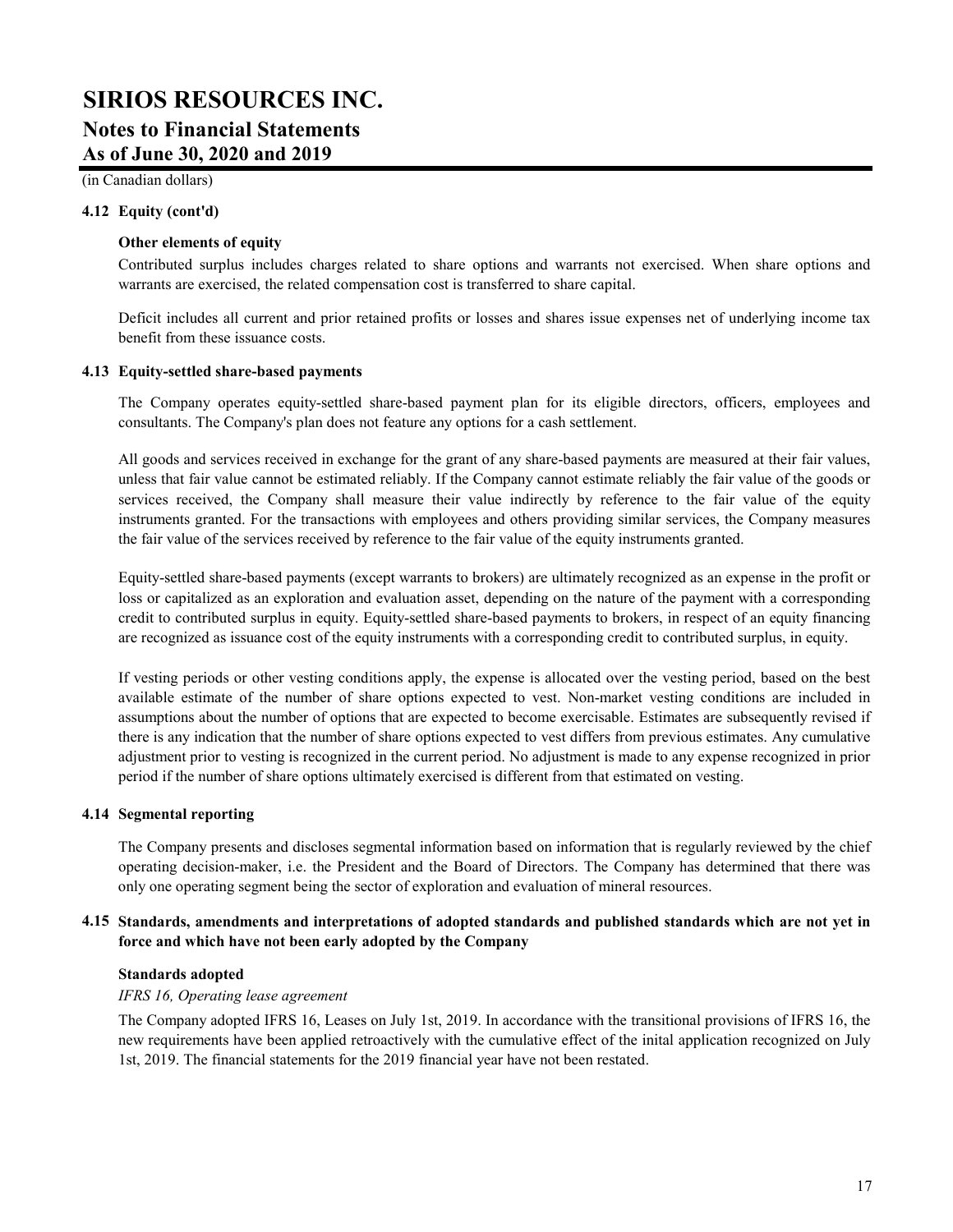(in Canadian dollars)

## **4.15 Standards, amendments and interpretations of adopted standards and published standards which are not yet in force and which have not been early adopted by the Company (cont'd)**

Previously, the Company classified all of its leases as operating leases and did not recognized any assets or liabilities in the statement of financial position since all substantially risks and rewards inherent to the property of the leased asset were not transfered. IFRS 16 requires leassees to recognize assets and liabilities for all leases in the statement of financial position, unless the term of the contract is 12 months or less or the underlying asset is low value.

Upon adoption of IFRS 16, the Company has identified no impact.

For the initial application of IFRS 16, the Company used the following simplification measures permitted by the standard:

- **-** The recognition of an operating lease with a remaining lease term of less than 12 months as of July 1st, 2019 as shortterm leases;
- **-** The exclusion of the initial direct costs for the valuation of the assets under rights of use;
- **-** Using the knowledge acquired afterwards to determine the duration of a rental agreement that contains renewal options.

## **Published standards that are not yet in effect and have not been early adopted**

At the date of authorization of these financial statements, certain new standards, amendments and interpretations to existing standards have been published but are not yet effective, and have not been adopted early by the Company.

Management anticipates that all of the pronouncements will be adopted on the Company's accounting policies for the first period beginning after the effective date of each pronouncement. Information on new standards, amendments and interpretations that are expected to be relevant to the Company's financial statements is provided below. Certain other new standards and interpretations have been issued but are not expected to have an impact on the Company's financial statements.

## **5. JUDGMENTS, ESTIMATES AND ASSUMPTIONS**

When preparing the financial statements, management undertakes a number of judgments, estimations and assumptions about recognition and measurement of assets, liabilities, income and expenses. The actual results are likely to differ from the judgments, estimations and assumptions made by management, and will seldom equal the estimated results. Information about the significant judgments, estimations and assumptions that have the most significant effect on the recognition and measurement of assets, liabilities, income and expenses are discussed below.

## **Significant management judgment**

The following are significant management judgments in applying the accounting policies of the Company that have the most significant effect on the financial statements.

## **Recognition of deferred income tax assets and measurement of income tax expense**

Management continually evaluates the likelihood that its deferred tax assets could be realized. This requires management to assess whether it is probable that sufficient taxable income will exist in the future to utilize these losses within the carry-forward period. By its nature, this assessment requires significant judgment. To date, management has not recognized any deferred tax assets in excess of existing taxable temporary differences expected to reverse within the carry-forward period (see Note 4.11).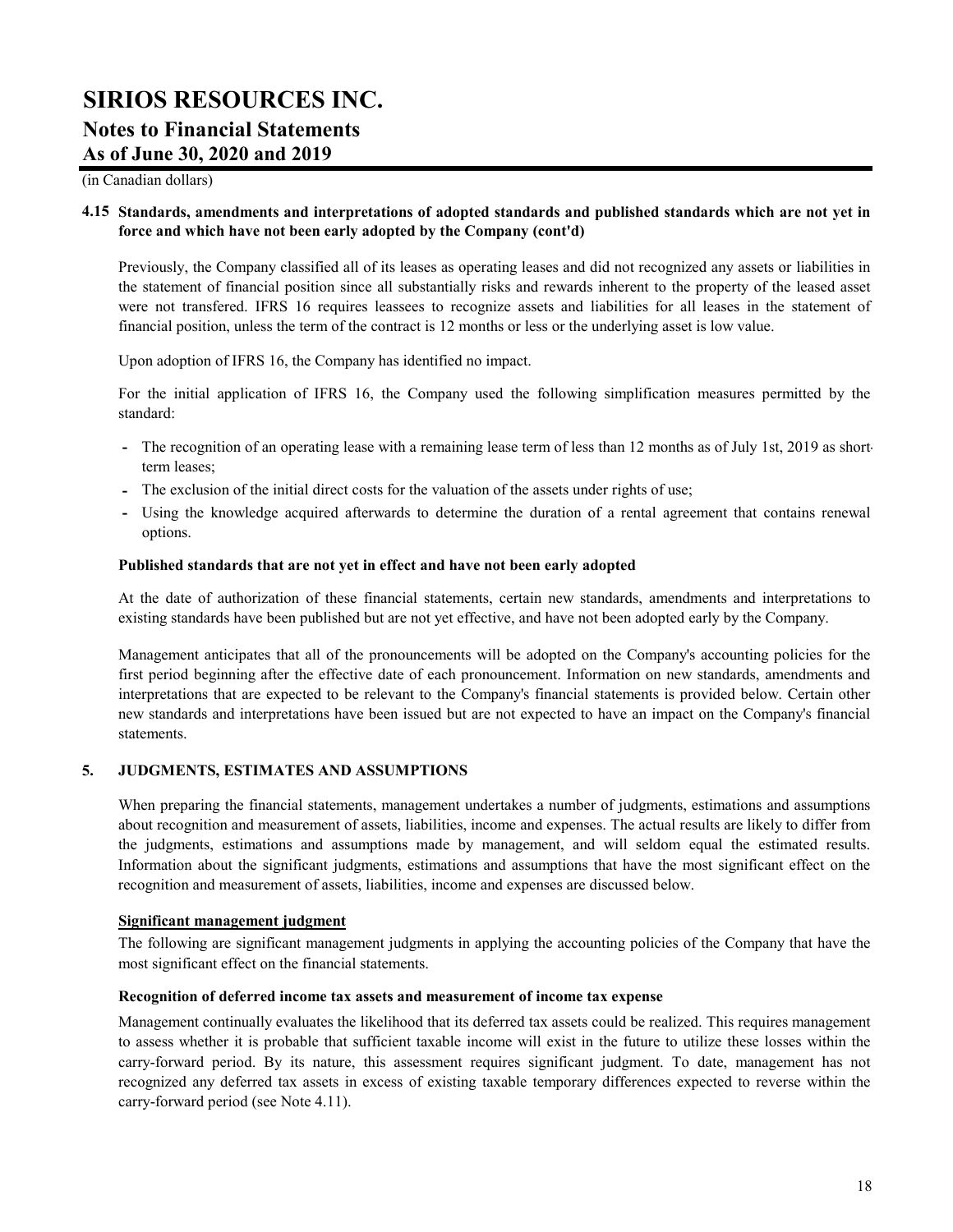(in Canadian dollars)

## **5. JUDGMENTS, ESTIMATES AND ASSUMPTIONS (cont'd)**

## **Impairment of property and equipment**

Evaluation facts and circumstances that demonstrate the existence of any indication that an asset may have depreciated or recover in value is a subjective process that involves judgment and often a number of estimates and assumptions.

As at June 30, 2020 and 2019, no impairment was recorded on property and equipment.

## **Going concern**

The assessment of the Company's ability to continue as a going concern and to raise sufficient funds to pay for its ongoing operating expenditures, meets its liabilities for the ensuing year, and to fund planned and contractual exploration programs, involves significant judgment based on historical experience and other factors including expectation of future events that are believed to be reasonable under the circumstances. See Note 2 for more information.

## **Estimation uncertainty**

Information about estimates and assumptions that have the most significant effect on recognition and measurement of assets, liabilities, income and expenses are provided below. Actual results may be substantially different.

## **Impairment of exploration and evaluation assets**

Determining if there are any facts and circumstances indicating impairment loss or reversal of impairment losses is a subjective process involving judgment and a number of estimates and assumptions in many cases (see Note 4.8).

When an indication of impairment loss or a reversal of an impairment loss exists, the recoverable amount of the individual asset or the cash-generating units must be estimated. If it is not possible to estimate the recoverable amount of an individual asset, the recoverable amount of the cash-generating unit to which the asset belongs must be determined.

In assessing impairment, the Company must make some estimates and assumptions regarding future circumstances, in particular whether an economically viable extraction operation can be established, the probability that the expenses will be recover from either exploitation or sale when the activities have not reached a stage that permits a reasonable assessment of the existence of reserves, the Company's capacity to obtain financial resources necessary to complete the evaluation and development and to renew permits. Estimates and assumptions may change if new information becomes available. If, after, expenditures is capitalized, information becomes available suggesting that the recovery of expenditure is unlikely, the amount capitalized is written off in profit or loss in the period when the new information becomes available.

See Note 8 for the exploration and evaluation assets impairment analysis.

For the year ended June 30, 2020, the Company devalued the Pontax, Goldorak and Amikap properties (devalued the Keoz property and wrote-off the 33F06 property on June 30, 2019). Total impairments of devaluation recognized in profit or loss amounts to \$3,054,702 (devaluation of \$40,119 and write-off of \$49,182 on June 30, 2019). No reversal impairment losses has been recognized for the reporting periods.

There was no testing impairment required this year on the other properties, the Company has the capacity to keep these properties because it has sufficient funds to respect its short term obligation. Additionally, claims will not expire in the near future or are expected to be renewed, work was performed during the last three years and/or promising results were obtained on these properties.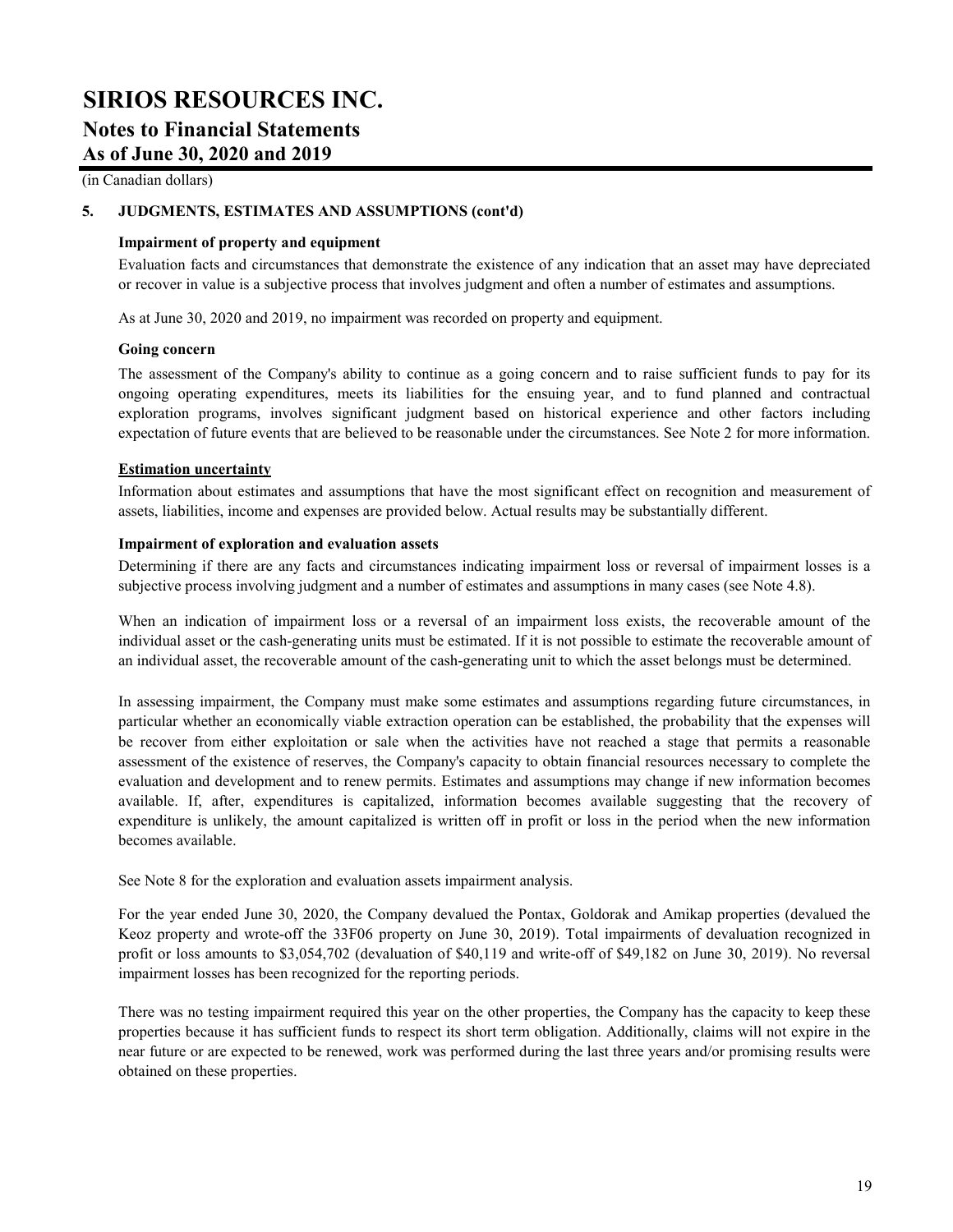(in Canadian dollars)

## **5. JUDGMENTS, ESTIMATES AND ASSUMPTIONS (cont'd)**

## **Share-based payments**

The estimation of share-based payment costs requires the selection of an appropriate valuation model and consideration as to the inputs necessary for the valuation model chosen. The Company has made estimates as to the volatility of its own shares, the probable life of share options and warrants granted and the time of exercise of the share options and warrants. The model used by the Company is the Black-Scholes valuation model. See Notes 9.2 and 10.2 for more information.

## **Tax credits**

The calculation of the Company's refundable tax credit on qualified exploration expenditures incurred and refundable tax credit involves a degree of estimation and judgment in respect of certain items whose tax treatment cannot be finally determined until a notice of assessment has been issued by the relevant taxation authority and payment has been received. Differences arising between the actual results following final resolution of some of these items and the assumptions made could necessitate adjustments to the refundable tax credit and refundable tax credit, exploration and evaluation assets, and income tax expense in future periods. See Note 4.5 for more information.

## **6. TERM DEPOSIT**

Term deposit presented in the statement of financial position is redeemable annually, bering interest at 2.40% (2.15% in 2019), maturing in June 2023.

## **7. PROPERTY AND EQUIPMENT**

|                                 | Leasehold<br>improvements | Vehicles | Exploration<br>camp and equip. | Office<br>furniture | Computer<br>equipment | Total     |
|---------------------------------|---------------------------|----------|--------------------------------|---------------------|-----------------------|-----------|
|                                 | \$                        | \$       | \$                             | \$                  | \$                    | \$        |
| <b>YEAR 2019-2020</b>           |                           |          |                                |                     |                       |           |
| Gross carrying amount           |                           |          |                                |                     |                       |           |
| Balance on July                 |                           |          |                                |                     |                       |           |
| 1st, 2019                       | 3,388                     | 31,846   | 1,512,960                      | 36,683              | 119,318               | 1,704,195 |
| <b>Additions</b>                |                           |          | 119,875                        |                     | 1,746                 | 121,621   |
| Balance on June                 |                           |          |                                |                     |                       |           |
| 30, 2020                        | 3,388                     | 31,846   | 1,632,835                      | 36,683              | 121,064               | 1,825,816 |
| <b>Accumulated amortization</b> |                           |          |                                |                     |                       |           |
| Balance on July                 |                           |          |                                |                     |                       |           |
| 1st, 2019                       | 1,084                     | 11,603   | 524,438                        | 36,683              | 107,705               | 681,513   |
| Amortization                    | 678                       | 6,369    | 445,749                        |                     | 12,287                | 465,083   |
| Balance on June                 |                           |          |                                |                     |                       |           |
| 30, 2020                        | 1,762                     | 17,972   | 970,187                        | 36,683              | 119,992               | 1,146,596 |
| <b>Carrying amount on</b>       |                           |          |                                |                     |                       |           |
| June 30, 2020                   | 1,626                     | 13,874   | 662,648                        |                     | 1,072                 | 679,220   |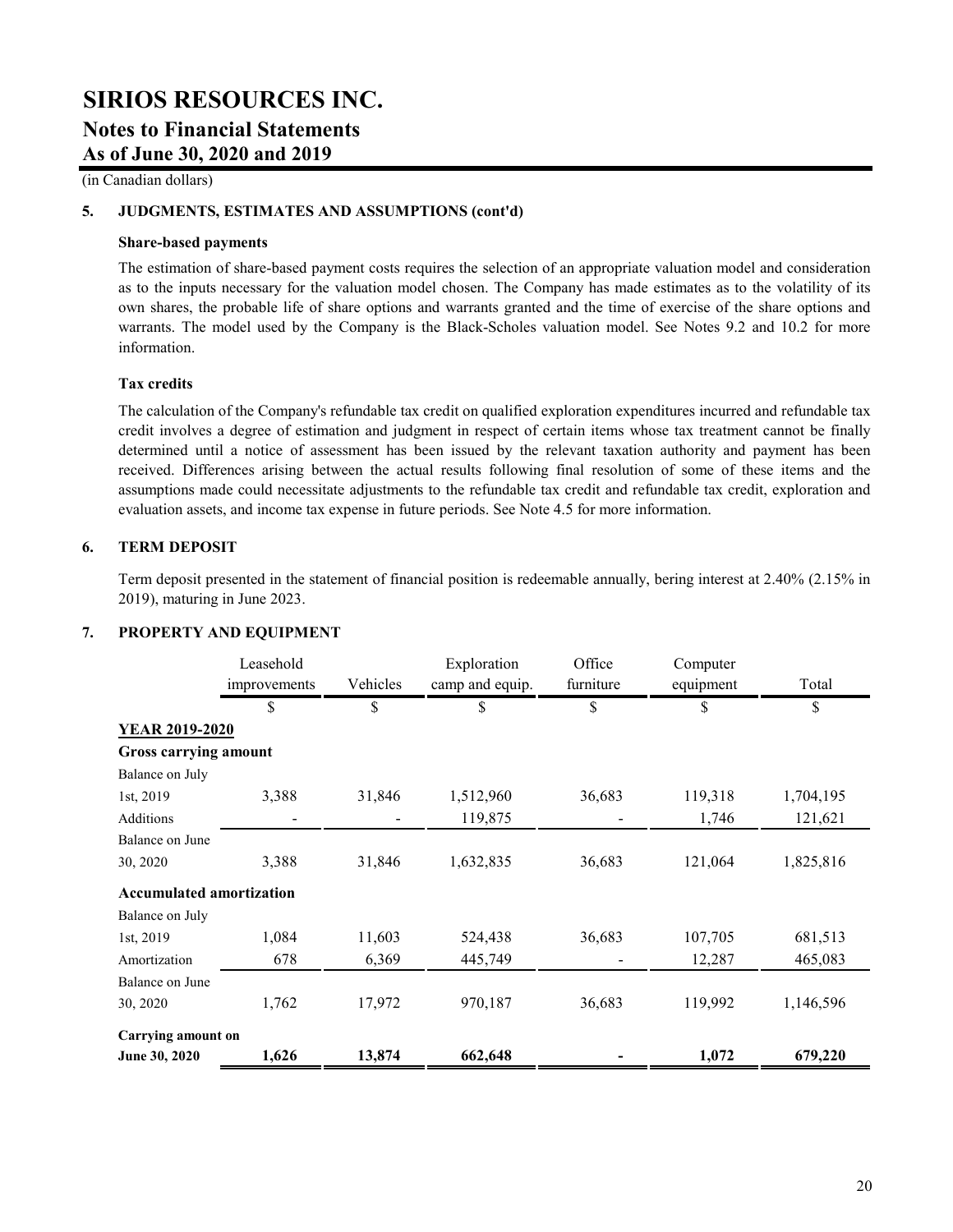# **SIRIOS RESOURCES INC.**

# **Notes to Financial Statements**

**As of June 30, 2020 and 2019**

(in Canadian dollars)

## **7. PROPERTY AND EQUIPMENT (cont'd)**

|                                 | Leasehold<br>improvements | Vehicles | Exploration<br>camp and equip. | Office<br>furniture | Computer<br>equipment | Total     |
|---------------------------------|---------------------------|----------|--------------------------------|---------------------|-----------------------|-----------|
|                                 | \$                        | \$       | \$                             | \$                  | \$                    | \$        |
| YEAR 2018-2019                  |                           |          |                                |                     |                       |           |
| Gross carrying amount           |                           |          |                                |                     |                       |           |
| Balance on July                 |                           |          |                                |                     |                       |           |
| 1st, 2018                       | 3,388                     | 27,846   | 739,004                        | 36,683              | 100,066               | 906,987   |
| <b>Additions</b>                |                           | 4,000    | 773,956                        |                     | 19,252                | 797,208   |
| Balance on June                 |                           |          |                                |                     |                       |           |
| 30, 2019                        | 3,388                     | 31,846   | 1,512,960                      | 36,683              | 119,318               | 1,704,195 |
| <b>Accumulated amortization</b> |                           |          |                                |                     |                       |           |
| Balance on July                 |                           |          |                                |                     |                       |           |
| 1st, 2018                       | 407                       | 6,027    | 194,747                        | 36,683              | 87,351                | 325,215   |
| Amortization                    | 677                       | 5,576    | 329,691                        |                     | 20,354                | 356,298   |
| Balance on June                 |                           |          |                                |                     |                       |           |
| 30, 2019                        | 1,084                     | 11,603   | 524,438                        | 36,683              | 107,705               | 681,513   |
| <b>Carrying amount on</b>       |                           |          |                                |                     |                       |           |
| June 30, 2019                   | 2,304                     | 20,243   | 988,522                        |                     | 11,613                | 1,022,682 |

All amortization expenses are presented in *Amortization of Property and equipment* except for *Exploration camps and equipment* and *Vehicles*, where the expense is presented in *Exploration and evaluation assets*.

## **8. EXPLORATION AND EVALUATION ASSETS**

## **YEAR 2019-2020**

| Mining rights          | June 30,  |           |             | June $30$ , |
|------------------------|-----------|-----------|-------------|-------------|
|                        | 2019      | Additions | Devaluation | 2020        |
|                        | S         | \$        | S           |             |
| (a) Aquilon            | 908,598   |           |             | 908,598     |
| (b) Cheechoo           | 1,007,012 |           |             | 1,007,012   |
| (c) Cheechoo-extension | 4,674     |           |             | 4,674       |
| (d) Pontax $(1)$       | 262,090   | 5,082     | (267, 171)  |             |
| (e) Goldorak $(1)$     | 17,075    | 906       | (17,980)    |             |
| (f) Amikap $(1)$       | 25,093    |           | (25,092)    |             |
| $(g)$ Niska            | 5,791     | 32,494    |             | 38,285      |
| $(h)$ Tilly 2          | 4,407     | 3,542     |             | 7,949       |
| (i) Keoz               |           |           |             |             |
| (j) Solo               |           | 26,540    |             | 26,540      |
|                        | 2,234,741 | 68,564    | (310, 243)  | 1,993,062   |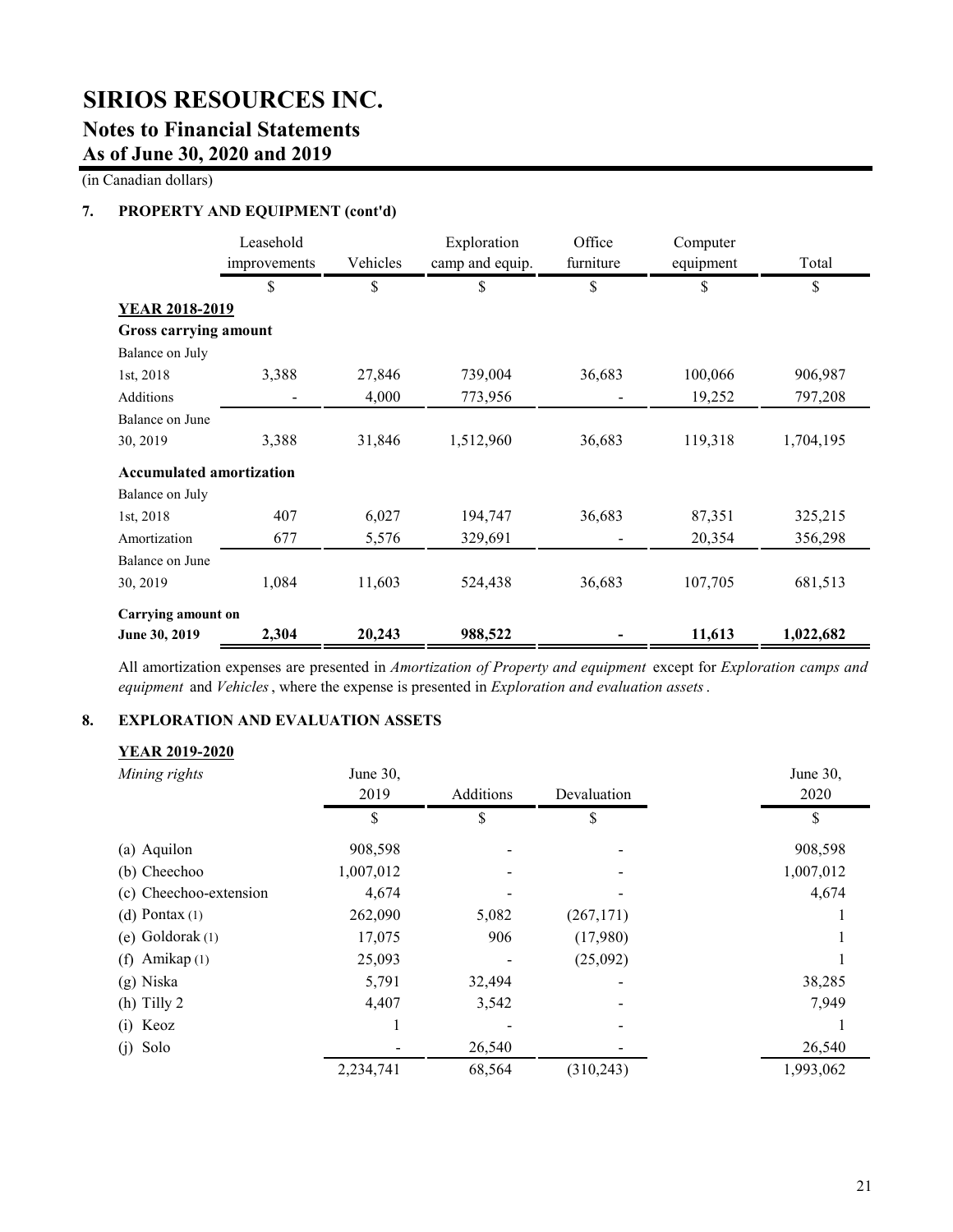# **SIRIOS RESOURCES INC.**

## **Notes to Financial Statements As of June 30, 2020 and 2019**

(in Canadian dollars)

## **8. EXPLORATION AND EVALUATION ASSETS (cont'd)**

*Exploration and evaluation expenses*

|                              | June 30    |           |              |             | June 30,   |
|------------------------------|------------|-----------|--------------|-------------|------------|
|                              | 2019       | Additions | Devaluation  | Tax credits | 2020       |
|                              | \$         | \$        | \$           | \$          | \$         |
| (a) Aquilon                  | 1,542,026  | 308,696   |              | (32,219)    | 1,818,503  |
| (b) Cheechoo                 | 18,952,303 | 2,997,099 |              | (233, 671)  | 21,715,731 |
| (d) Pontax                   | 2,641,617  | 16,126    | (2,657,743)  |             |            |
| (e) Goldorak                 | 461        | 45,944    | (46, 405)    |             |            |
| Amikap<br>(f)                | 396        | 39,915    | (40,311)     |             |            |
| Niska<br>(g)                 |            | 102,470   |              | (10, 718)   | 91,752     |
| (h) Tilly 2                  |            | 11,088    |              |             | 11,088     |
| Solo<br>(i)                  |            | 9,237     |              |             | 9,237      |
|                              | 23,136,803 | 3,530,575 | (2,744,459)  | (276, 608)  | 23,646,311 |
| <b>TOTAL</b>                 | 25,371,544 | 3,599,139 | (3,054,702)  | (276, 608)  | 25,639,373 |
| <b>YEAR 2019-2020</b>        |            |           |              |             |            |
| Mining rights                | June 30,   |           | Devaluation/ |             | June 30,   |
|                              | 2018       | Additions | write-off    |             | 2019       |
|                              | \$         | \$        | \$           |             | \$         |
| (a) Aquilon                  | 888,202    | 20,396    |              |             | 908,598    |
| (b) Cheechoo                 | 985,482    | 21,530    |              |             | 1,007,012  |
| (c) Cheechoo-extension       | 3,041      | 1,633     |              |             | 4,674      |
| (d) Pontax                   | 262,090    |           |              |             | 262,090    |
| (e) Goldorak                 | 17,075     |           |              |             | 17,075     |
| Amikap<br>(f)                | 25,093     |           |              |             | 25,093     |
| (g) Niska                    |            | 5,791     |              |             | 5,791      |
| (h) Tilly 2                  |            | 4,407     |              |             | 4,407      |
| $Keoz$ <sup>(1)</sup><br>(i) | 9,800      |           | (9,799)      |             | 1          |
| (k) $33F06$ <sup>(1)</sup>   | 11,966     |           | (11,966)     |             |            |
|                              | 2,202,749  | 53,757    | (21,765)     |             | 2,234,741  |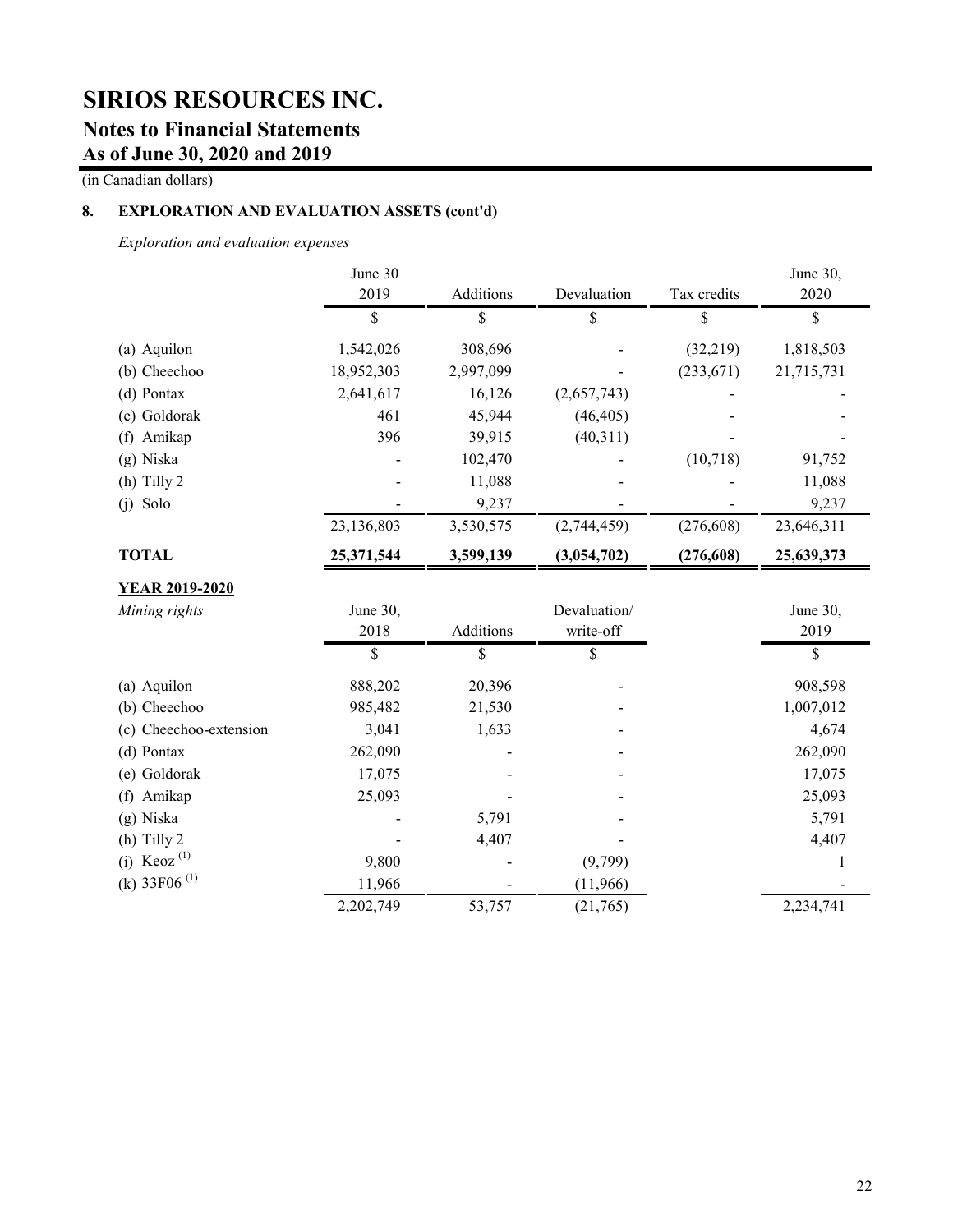# **SIRIOS RESOURCES INC.**

## **Notes to Financial Statements As of June 30, 2020 and 2019**

(in Canadian dollars)

## **8. EXPLORATION AND EVALUATION ASSETS (cont'd)**

*Exploration and evaluation expenses*

|                          | June 30,   |           | Devaluation/ |             | June $30$ , |
|--------------------------|------------|-----------|--------------|-------------|-------------|
|                          | 2018       | Additions | write-off    | Tax credits | 2019        |
|                          | \$         | \$        | \$           | \$          | \$          |
| (a) Aquilon              | 1,377,372  | 204.319   |              | (39,665)    | 1,542,026   |
| (b) Cheechoo             | 14,858,331 | 4,395,272 |              | (301, 300)  | 18,952,303  |
| (d) Pontax               | 2,628,321  | 23,596    |              | (10,300)    | 2,641,617   |
| (e) Goldorak             | 461        |           |              |             | 461         |
| (f) Amikap               | 78         | 318       |              |             | 396         |
| (i) Keoz <sup>(1)</sup>  | 339        | 47,619    | (30, 320)    | (17,638)    |             |
| (k) 33F06 <sup>(1)</sup> | 34,360     | 2,856     | (37,216)     |             |             |
|                          | 18,899,262 | 4,673,980 | (67, 536)    | (368,903)   | 23,136,803  |
| <b>TOTAL</b>             | 21,102,011 | 4,727,737 | (89,301)     | (368,903)   | 25,371,544  |

All devaluation and write-off expenses are presented in *Devaluation of exploration and evaluation assets* and *Write-off of exploration and evaluation assets* in profit or loss.

(1) During the exercise ended June 30, 2020, management devalued the mining rights and exploration and evaluation expenses for the Pontax, Goldorak and Amikap properties (devalued the Keoz property and wrote-off the 33F06 property on June 30, 2019), for the following reasons: Abandonment of claims and/or non significant results following exploration fieldwork.

## **(a) Aquilon**

This 140-claim gold property, owned at 100%, is located near LA-1 hydro-electric complex in the James Bay area (Qc) and is fully owned by the Company since August 2016.

Soquem Inc. retains a 1% NSR royalty, half of which is redeemable for \$500,000.

## **(b) Cheechoo**

The Cheechoo gold project consists of 145 claims owned at 100% by the Company. The property covers 7,400 acres in two distinct blocks adjoining the Eleonore gold deposit owned by Newmont Goldcorp Inc. It is located at approximately 13 km east of the discovery area of the Eleonore mine which is itself located 320 km north of Matagami (Qc).

Golden Valley Mines Ltd. will retain a royalty on gold production ranging from 2.5% to 4% NSR, depending on the gold price and 4% NSR on the production of any other minerals.

## **(c) Cheechoo-extension**

The project, owned at 100%, consists of 11 claims in the James Bay area (Qc). It is located about 15 km southwest of the Eleonore gold deposit owned by Newmont Goldcorp and is adjacent to the west block of the Cheechoo property.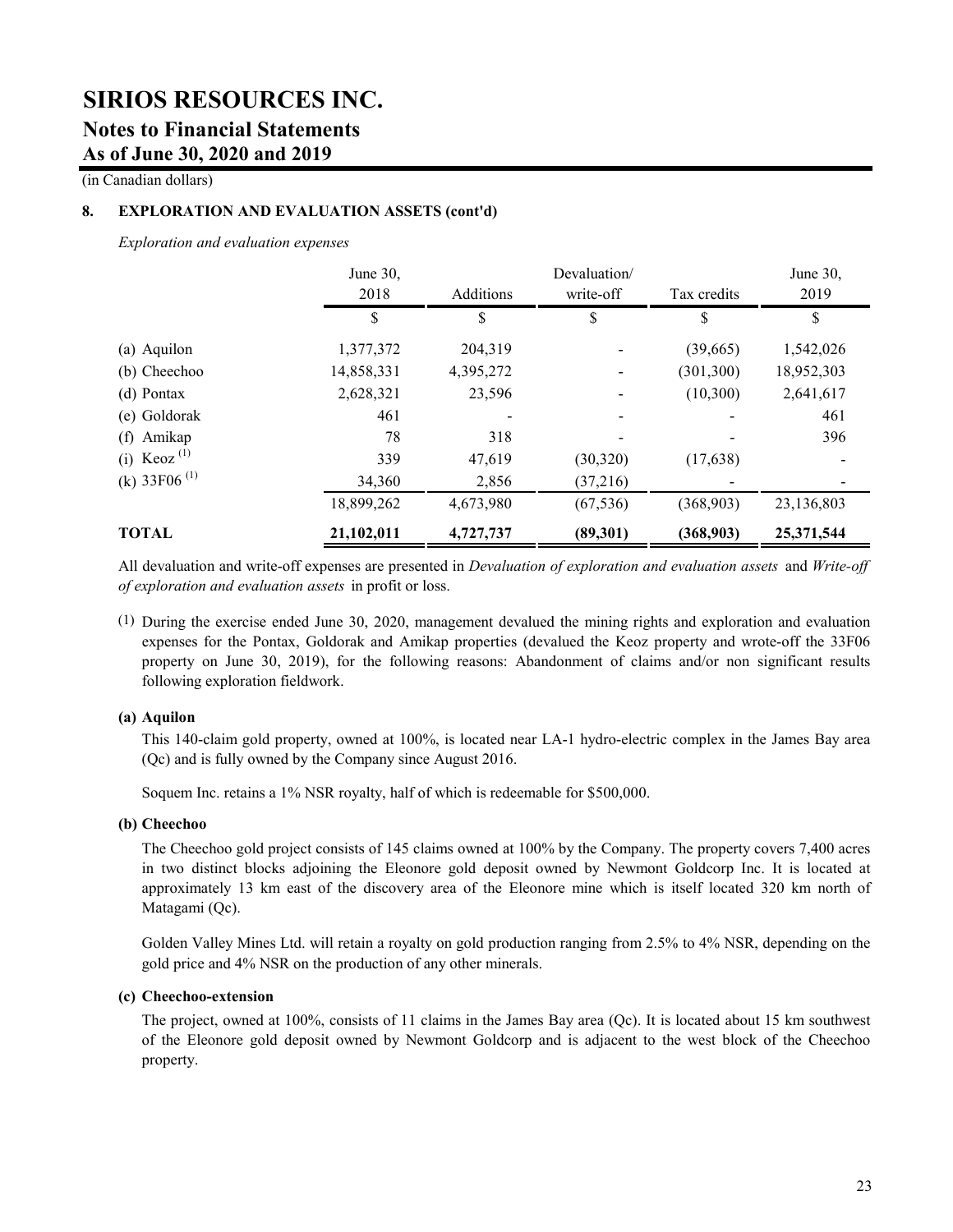(in Canadian dollars)

## **8. EXPLORATION AND EVALUATION ASSETS (cont'd)**

## **(d) Pontax**

The property, owned at 100% by the Company, consists of 70 claims, divided in two-continuous blocks of 64 and 6 claims. It is located in James Bay (Qc), approximately 350 km north of Matagami. During the year ended June 30, 2020, the Company devalued mining rights and exploration and evaluation expenses for this property.

## **(e) Goldorak**

The property, owned at 100% by the Company, consists of 6 claims in the James Bay area (Qc). During the year ended June 30, 2020, the Company devalued mining rights and exploration and evaluation expenses for this property.

## **(f) Amikap**

The property, owned at 100% by the Company, consists of 169 claims in the James Bay area (Qc). It is located about 70 km north of the Cheechoo property. During the year ended June 30, 2020, the Company devalued mining rights and exploration and evaluation expenses for this property.

## **(g) Niska**

In January 2020, the Company expanded its Niska property, previously the 39 property, by map designation for 150 new mining claims. The property now consist of 189 claims held at 100% by Sirios and covers almost 100 km<sup>2</sup> in James Bay, Quebec.

## **(h) Tilly 2**

The property, owned at 100% by the Company, consists of 58 claims in the James Bay area (Qc).

#### **(i) Keoz**

The property, owned at 100% by the Company, consists of 66 claims in the James Bay area (Qc). During the year ended June 30, 2019, the Company devalued mining rights and exploration and evaluation expenses for this property.

## **(j) Solo**

In February 2020, the Company signed an agreement with Dios Exploration Inc. ("Dios"), allowing it to obtain 90% interest of Dios' Solo gold property. The property is located approximately 50 km west of the 381 km relay station on the James Bay Highway and less than 20 km southwest of the Sirios' Niska property. It consists of 10 claims covering  $5 \text{ km}^2$ .

The agreement allows Sirios to obtain a 51% interest in the property over a three-year period, with payments totalling \$125,000 and exploration work totalling \$600,000. Once the 51% interest is obtained, Sirios will have the option to continue the exploration in a joint venture with Dios on a 51/49 basis or to increase its interest in the property to 90%. To increase its interest, Sirios will have to make payments totalling \$150,000 over an additional three-year period, and complete a total of 20,000 metres of drilling on the property. Sirios will have to complete a minimum of 3,000 metres of drilling in each of these three additional years. Dios could choose to convert its 10% interest into a 2% Net Smelter Return ("NSR") royalty, half of which may be purchased by Sirios for 1M\$, with a first right of refusal for the remaining NSR.

## **(k) 33F06**

During the year ended June 30, 2019, the Company wrote-off mining rights and exploration and evaluation expenses for this property.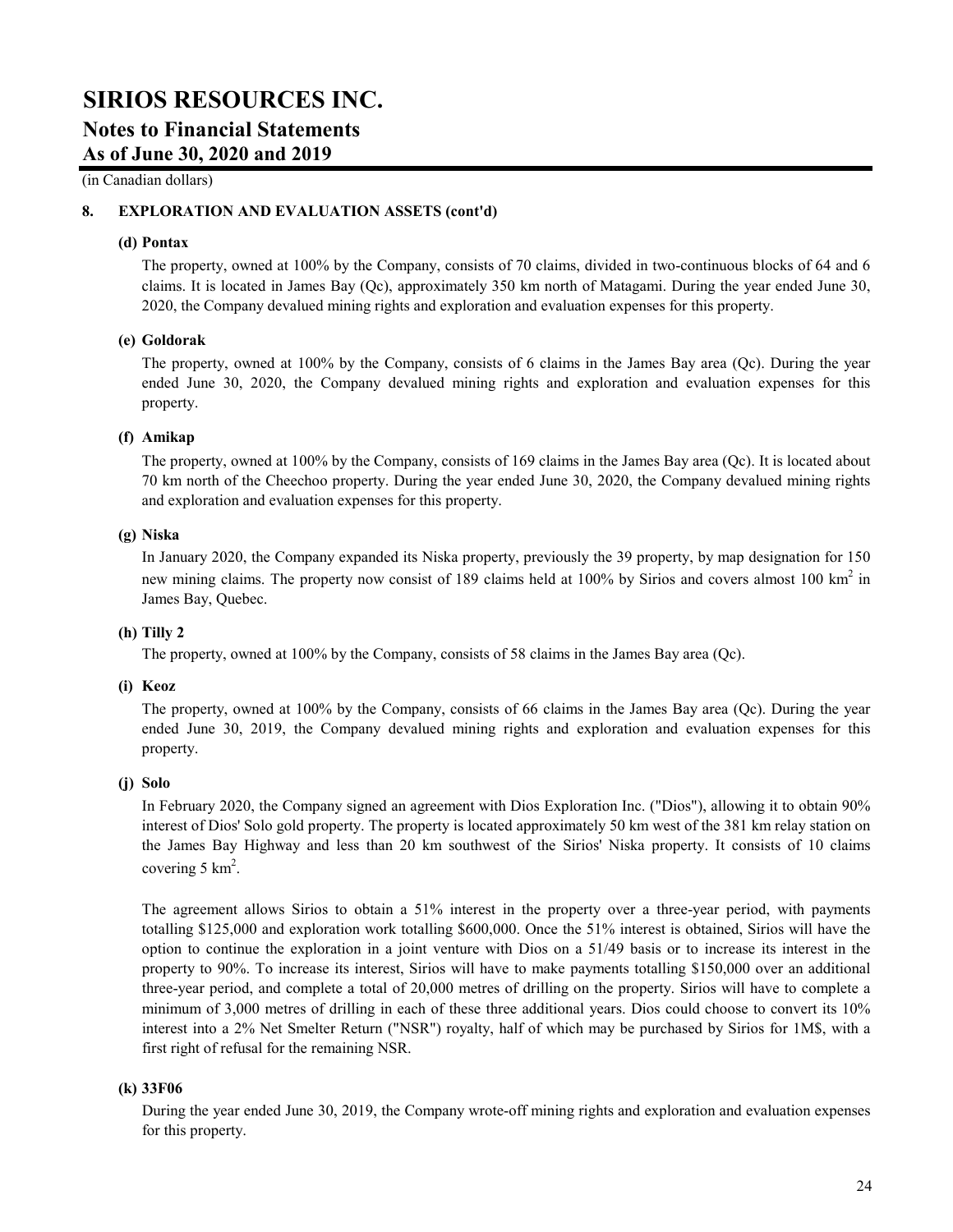(in Canadian dollars)

## **9. EQUITY**

## **9.1 Share capital**

The share capital of the Company consists of fully paid common and preferred shares.

## **Authorized**

Unlimited number of common shares without par value, voting, participating, dividend as declared by the Board of Directors.

Unlimited preferred shares, issuable in one or several series, composed of the number of shares, rights, liens, conditions and restrictions as determined before issuance by resolutions of directors of the Company, without par value. The preferred shares, series A, are redeemable at the Company's option at their issuance price, non-voting and not entitled to dividends.

|                                                                |             | Number of shares |  |  |
|----------------------------------------------------------------|-------------|------------------|--|--|
|                                                                |             | June $30$ ,      |  |  |
|                                                                | 2020        | 2019             |  |  |
| Common shares issued and fully paid at beginning of the period | 156,213,503 | 136, 304, 404    |  |  |
| Private placements (a) $(b)$ (c)                               | 7,400,000   | 4,450,000        |  |  |
| Flow-through private placements (d) (e) (f) (g) (h)            | 14,505,022  | 15,134,099       |  |  |
| Exercise of options $(i)$ $(i)$                                | 440,000     | 325,000          |  |  |
| Common shares issued and fully paid at the end of the period   | 178,558,525 | 156,213,503      |  |  |
| Preferred shares, Serie A                                      | 100,000     | 100,000          |  |  |

- (a) On October 23, 2018, the Company completed the closing of a private placement for a total of \$175,000. It was composed of 875,000 units. The unit, offered at \$0.20, was composed of one common share and half a warrant. In total, 875,000 shares, as well as, 437,500 warrants were issued. Each warrant entitled its holder to subscribe for one common share at \$0.26 per share for a period of twenty-four months. An amount of \$17,500, related to warrants, was recorded as an increase in contributed surplus.
- (b) On May 8 and June 18, 2019, the Company completed two closings of a private placement for a total of \$715,000. It was composed of 3,575,000 units. The unit, offered at \$0.20, was composed of one common share and half a warrant. In total, 3,575,000 shares, as well as, 1,787,500 warrants were issued. Each warrant entitled its holder to subscribe for one common share at \$0.30 per share for a period of eighteen months. An amount of \$35,750, related to warrants, was recorded as an increase in contributed surplus.
- (c) On October 18, 2019, the Company completed the closing of a private placement for a total of \$1,480,000. It was composed of 7,400,000 units. The unit, offered at \$0.20, was composed of one common share and half a warrant. In total, 7,400,000 shares, as well as 3,700,000 warrants were issued. Each warrant entitled its holder to subscribe for one common share at \$0.30 per share for a period of eighteen months. An amount of \$185,000, related to warrants, was recorded as an increase in contributed surplus.
- (d) On November 28, 2018, the Company completed the closing of a flow-through private placement for a total of \$2,542,452. It was composed of 11,556,599 flow-through shares at a price of \$0.22 each. An amount of \$1,733,490 was recorded in share capital and an amount of \$808,962 was recorded as other liabilities in the statement of financial position.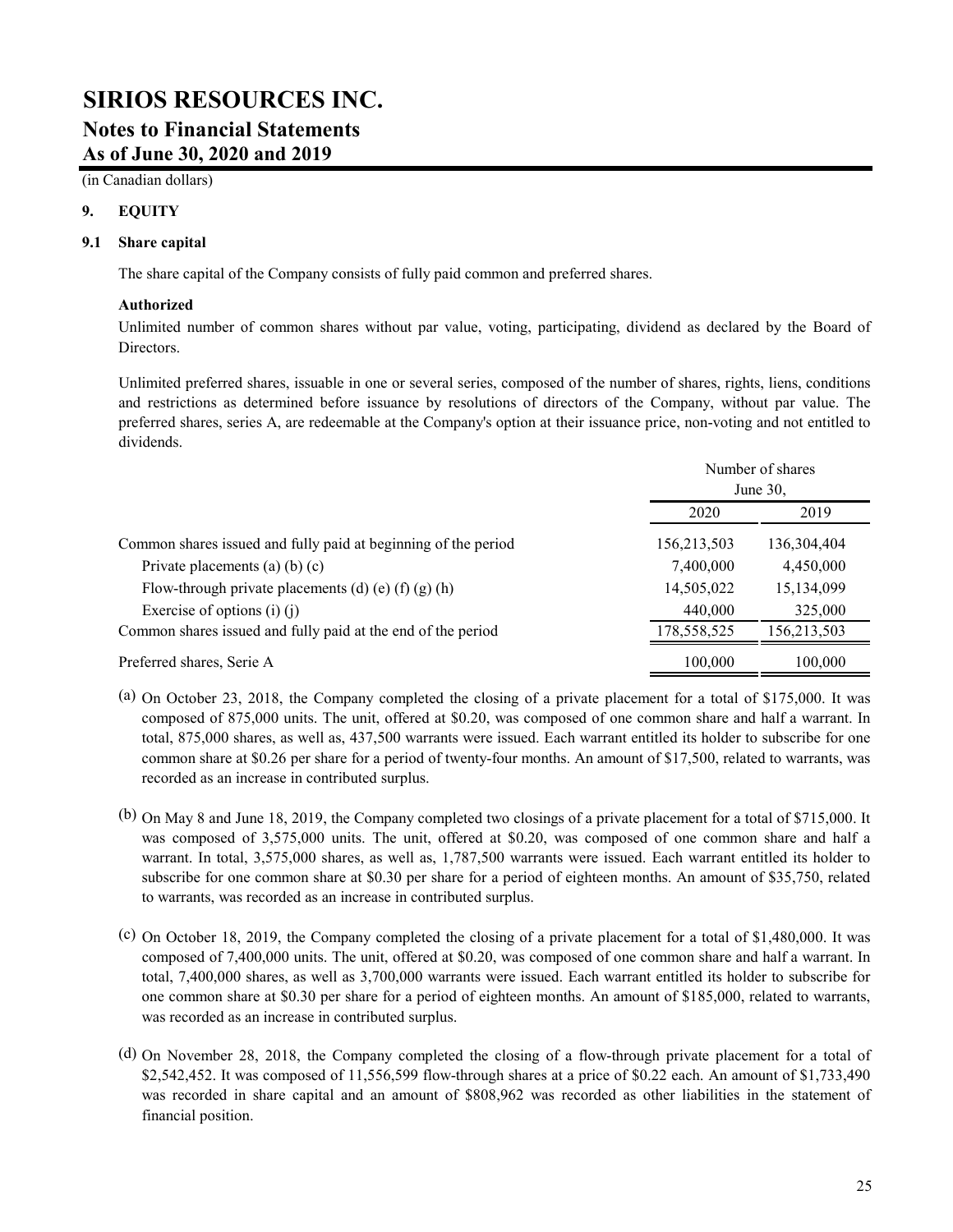(in Canadian dollars)

## **9.1 Share capital (cont'd)**

- (e) On April 4, 2019, the Company completed the closing of a flow-through private placement for a total of \$1,144,800. It was composed of 3,577,500 flow-through shares at a price of \$0.32. An amount of \$769,163 was recorded in share capital and and amount of \$375,637 was recorded as other liabilities in the statement of financial position.
- (f) On December 20, 2019, the Company completed the closing of a flow-through private placement for a total of \$1,781,125. It was composed of 7,744,022 flow-through shares at a price of \$0.23 each. An amount of \$1,161,603 was recorded in share capital and an amount of \$619,522 was recorded as other liabilities in the statement of financial position.
- (g) On December 20, 2019, the Company completed the closing of a flow-through private placement for a total of \$64,980. It was composed of 361,000 flow-through shares at a price of \$0.18 each. An amount of \$54,150 was recorded in share capital and an amount of \$10,830 was recorded as other liabilities in the statement of financial position.
- (h) On June 30, 2020, the Company completed the closing of a flow-through private placement for a total of \$960,000. It was composed of 6,400,000 flow-through shares at a price of \$0.15 each. The total amount of \$960,000 was recorded in share capital. An amount of \$15,000 was recognized in *Subscriptions to receive* on June 30, 2020.
- (i) During the year ended June 30, 2019, 325,000 options were exercised. An amount of \$39,000 was received and an amount of \$25,500, representing the fair value of the options at the time of the issue, were recorded as an increase in share capital.
- (j) During the year ended June 30, 2020, 440,000 options were exercised. An amount of \$44,800 was received and an amount of \$27,600, representing the fair value of the options at the time of the issue, were recorded as an increase in share capital.

## **9.2 Warrants**

Outstanding warrants entitle their holders to subscribe to an equivalent number of ordinary shares, as follows:

|                                    | June 30, 2020         |                                       |                       | June 30, 2019                         |
|------------------------------------|-----------------------|---------------------------------------|-----------------------|---------------------------------------|
|                                    | Number of<br>warrants | Weighted<br>average exercise<br>price | Number of<br>warrants | Weighted<br>average exercise<br>price |
|                                    |                       | S                                     |                       | S                                     |
| Balance, beginning of the exercise | 2,225,000             | 0.29                                  | 666,666               | 0.45                                  |
| Issued                             | 3,700,000             | 0.30                                  | 2,225,000             | 0.29                                  |
| Expired                            |                       |                                       | (666, 666)            | (0.45)                                |
| Balance, end of the exercise       | 5,925,000             | 0.30                                  | 2,225,000             | 0.29                                  |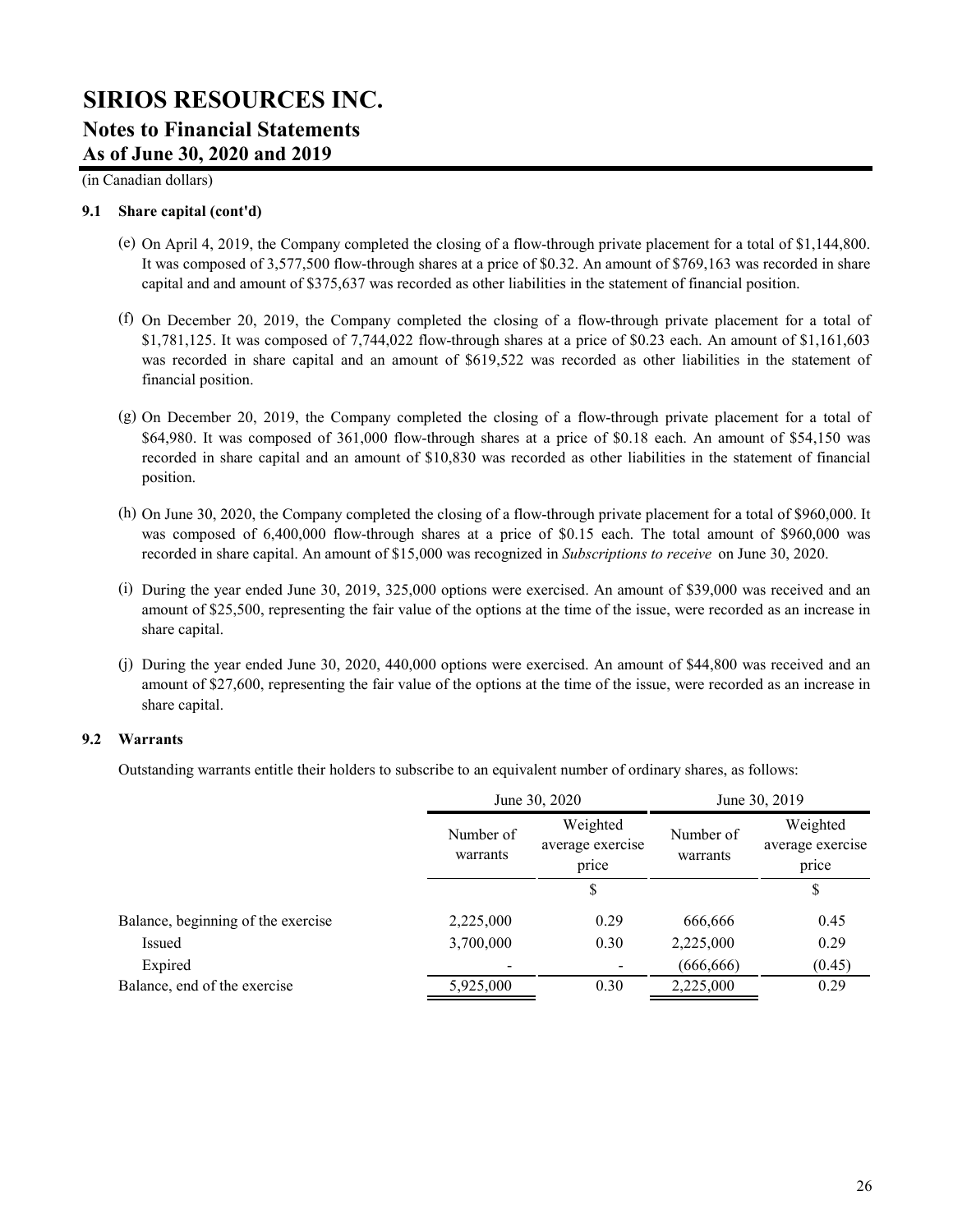## (in Canadian dollars)

## **9.2 Warrants (cont'd)**

The number of outstanding warrants which could be exercised for an equivalent number of common shares is as follows:

|                   | June 30, 2020         |                | June 30, 2019         |                |
|-------------------|-----------------------|----------------|-----------------------|----------------|
| Expiration date   | Number of<br>warrants | Exercise price | Number of<br>warrants | Exercise price |
|                   |                       | \$             |                       | \$             |
| October 22, 2020  | 437,500               | 0.26           | 437,500               | 0.26           |
| November 8, 2020  | 1,287,500             | 0.30           | 1,287,500             | 0.30           |
| December 18, 2020 | 500,000               | 0.30           | 500,000               | 0.30           |
| April 18, 2021    | 3,700,000             | 0.30           |                       |                |
|                   | 5,925,000             | 0.30           | 2,225,000             | 0.29           |

## **10. EMPLOYEE REMUNERATION**

#### **10.1 Salaries and employee benefit expenses**

Salaries and employee benefit expenses recognized are analyzed below:

|                                                                                   | June $30$ , |            |
|-----------------------------------------------------------------------------------|-------------|------------|
|                                                                                   | 2020        | 2019       |
|                                                                                   | S           | S          |
| Salaries and benefits                                                             | 1,044,105   | 1,280,108  |
| Share-based payments                                                              | 418,000     | 184,000    |
|                                                                                   | 1,462,105   | 1,464,108  |
| Less: salaries and share-based payments capitalized in Exploration and evaluation |             |            |
| assets or presented in Project generation expenses                                | (742, 526)  | (953, 542) |
| Salaries and employee benefit expenses                                            | 719,579     | 510,566    |
|                                                                                   |             |            |

## **10.2 Share-based payments**

The Company has a share-based payments plan for eligible directors, officers, employees, consultants and service suppliers of investors' relations. The most important terms of the plan are as follows:

- i) the maximum number of shares that may be issued under the plan is limited to 10% of the issued shares at the time of the grant of the option, maximum of 17,855,852 on June 30, 2020 (maximum of 15,621,350 on June 30, 2019);
- ii) the maximum number of shares that can be reserved for a beneficiary is limited to 5% of issued and outstanding shares;
- iii) the maximum number of shares that can be reserved for a consultant during a 12-month period is limited to 2% of issued and outstanding shares;
- iv) the maximum number of shares that can be reserved for a supplier of investors' relation services during any 12-month period is limited to 2% of issued and outstanding shares; moreover, the options granted maybe exercised by steps over a period of 12 months after the grant, at the rate of 25% per quarter;
- v) the options granted to directors, officers, employees and consultants may be exercised entirely at the date of the grant.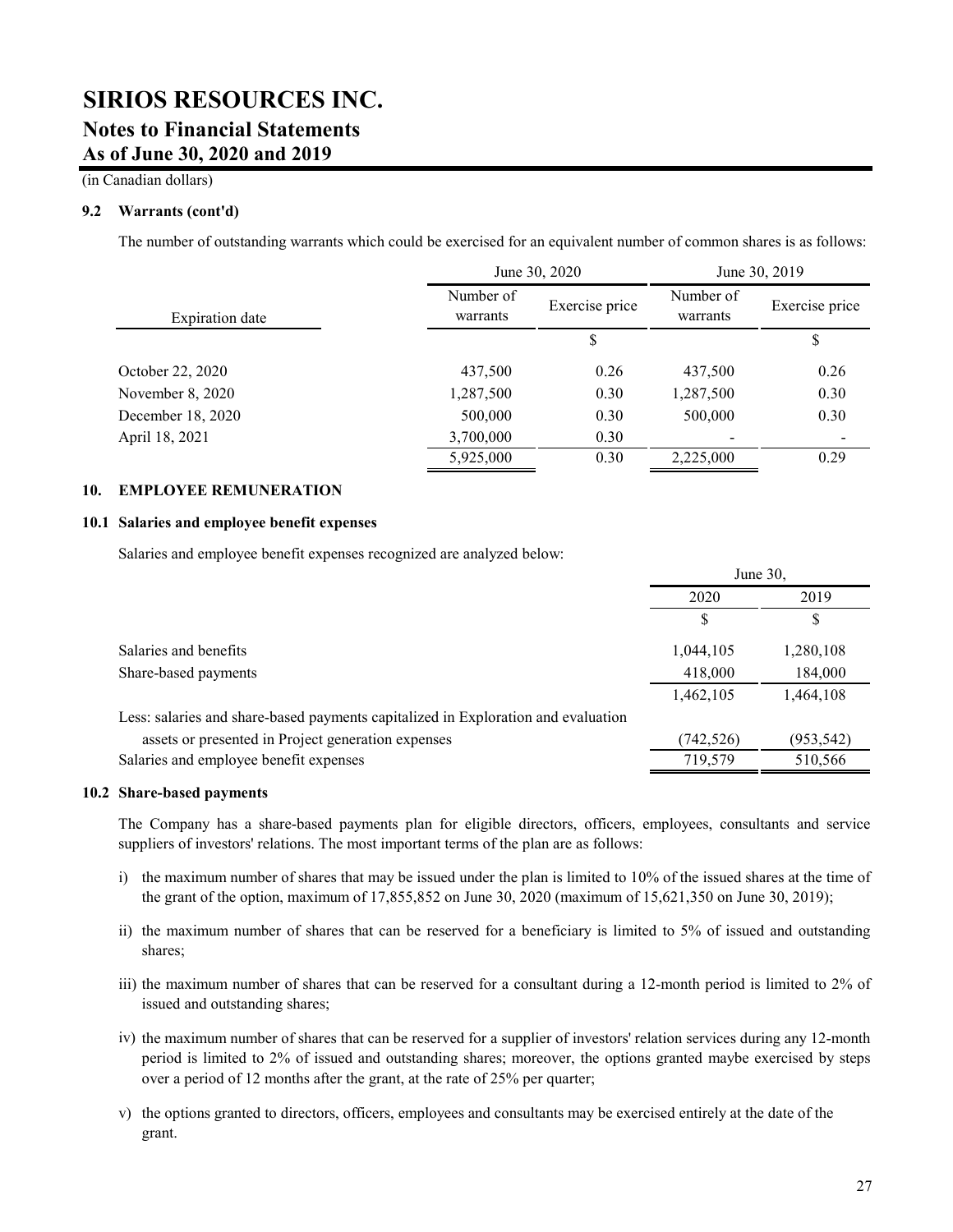(in Canadian dollars)

## **10.2 Share-based payments (cont'd)**

The options' term cannot exceed ten years. The option exercise price is established by the Board of Directors and may not be lower than the market price of the common shares at the time of the grant.

All share-based payments will be settled in equity. The Company has no legal or constructive obligation to repurchase or settle the options in cash.

The Company's share options are as follow for the period presented:

|                                        |                      | June 30, 2020                         |                      | June 30, 2019                         |  |
|----------------------------------------|----------------------|---------------------------------------|----------------------|---------------------------------------|--|
|                                        | Number of<br>options | Weighted<br>average exercise<br>price | Number of<br>options | Weighted<br>average exercise<br>price |  |
|                                        |                      | S                                     |                      | \$                                    |  |
| Outstanding, beginning of the exercise | 8,590,000            | 0.31                                  | 7,790,000            | 0.30                                  |  |
| Granted                                | 3,800,000            | 0.19                                  | 2,300,000            | 0.22                                  |  |
| Exercised                              | (440,000)            | (0.10)                                | (325,000)            | (0.12)                                |  |
| Expired                                | (270,000)            | (0.18)                                | (1, 175, 000)        | (0.16)                                |  |
| Outstanding, end of the exercise       | 11,680,000           | 0.28                                  | 8,590,000            | 0.31                                  |  |

The weighted average share price at the date of exercise was \$0.23 (\$0.21 in 2019).

On November 13, 2018, the Board of Directors of the Company has granted 2,300,000 options under its stock option incentive plan to employees, directors and officers, at an exercise price of \$0.22. The options expire five (5) years from the date of grant.

On November 19, 2019, the Board of Directors of the Company granted 3,800,000 options under its stock option incentive plan to employees, directors, officers and consultants, at an exercise price of \$0.185. The options expire five (5) years from the date of grant.

The weighted average fair value of stock options granted is \$0.11 (\$0.08 for the year ended on June 30, 2019) and was estimated using the Black-Scholes model and based on the following weighted average assumptions:

|                                             | 2020    | 2019    |
|---------------------------------------------|---------|---------|
| Average share price at the date of issuing  | \$0.185 | \$0.15  |
| Expected dividend yield                     | $0\%$   | $0\%$   |
| Expected weighted volatility                | 72%     | 75%     |
| Expected interest average rate              | 1.53%   | 1.72%   |
| Expected average life                       | 5 years | 5 years |
| Average exercise price at the date of grant | \$0.185 | \$0.22  |

The underlying expected volatility was determined by reference to historical date of the Company's share over the expected average life of the options. No special features inherent to the options granted were incorporated into measurement of fair value.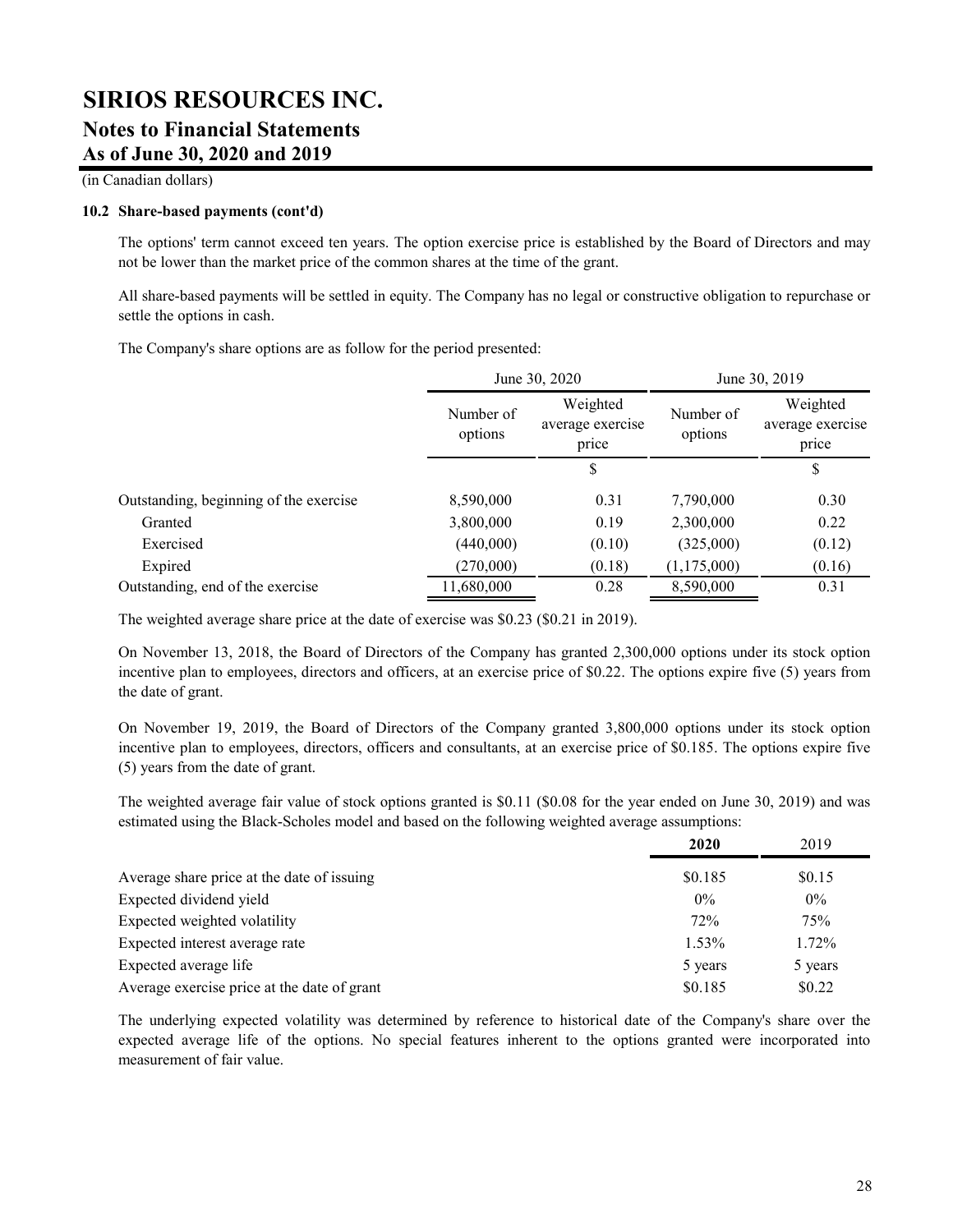(in Canadian dollars)

## **10.2 Share-based payments (cont'd)**

The table below summarizes the information related to outstanding share options:

|                         |                      | June 30, 2020                                                   |                      | June 30, 2019                                                   |  |
|-------------------------|----------------------|-----------------------------------------------------------------|----------------------|-----------------------------------------------------------------|--|
| Range of exercise price | Number of<br>options | Weighted<br>average<br>remaining<br>contractual life<br>(years) | Number of<br>options | Weighted<br>average<br>remaining<br>contractual life<br>(years) |  |
| From \$0 to \$0.35      | 9,255,000            | 3.27                                                            | 6,165,000            | 3.24                                                            |  |
| From \$0.36 to \$0.70   | 2,425,000            | 1.40                                                            | 2,425,000            | 2.40                                                            |  |
|                         | 11,680,000           |                                                                 | 8,590,000            |                                                                 |  |

In total, \$418,000 of share-based payments (all of which related to equity-settled share-based payment transactions) was recorded (\$305,140 in profit or loss as salaries and employee benefit expenses and \$112,860 capitalized in exploration and evaluation assets) for the year ended on June 30, 2020 (a total amount of \$184,000, \$119,600 in profit or loss as salaries and employee benefit expenses and \$64,400 capitalized in exploration and evaluation assets for the year ended on June 30, 2019) and credited to contributed surplus.

## **11. FAIR VALUE MEASUREMENT**

## **11.1 Fair value measurement of financial intruments**

Financial assets and liabilities measured at fair value in the statement of financial position are grouped into three levels of a fair value hierarchy. The three levels are defined based on the observability of significant inputs to the measurement, as follows:

- Level 1: quoted prices (unadjusted) in active markets for identical assets or liabilities;
- Level 2: inputs other than quoted prices included within Level 1 that are observable for the asset or liability, either directly or indirectly; and
- Level 3: unobservable inputs for the assets or liabilities.

The fair value of the listed shares have been estimated by reference of their quoted prices at the reporting date.

Listed shares, measured at fair value, in the statement of financial position on June 30, 2020 and 2019, are classified in Level 1.

## **12. FINANCE COSTS AND INCOME**

Finance costs can be analyzed as follow for the reporting periods presented:

|                                       | June $30$ , |           |
|---------------------------------------|-------------|-----------|
|                                       | 2020<br>\$  | 2019      |
|                                       |             | \$        |
| Change in fair value of listed shares |             | (169,214) |
| Interests on trade accounts           | (487)       |           |
| Interests on finance lease payments   |             | (4,856)   |
|                                       | (487        | (174,070) |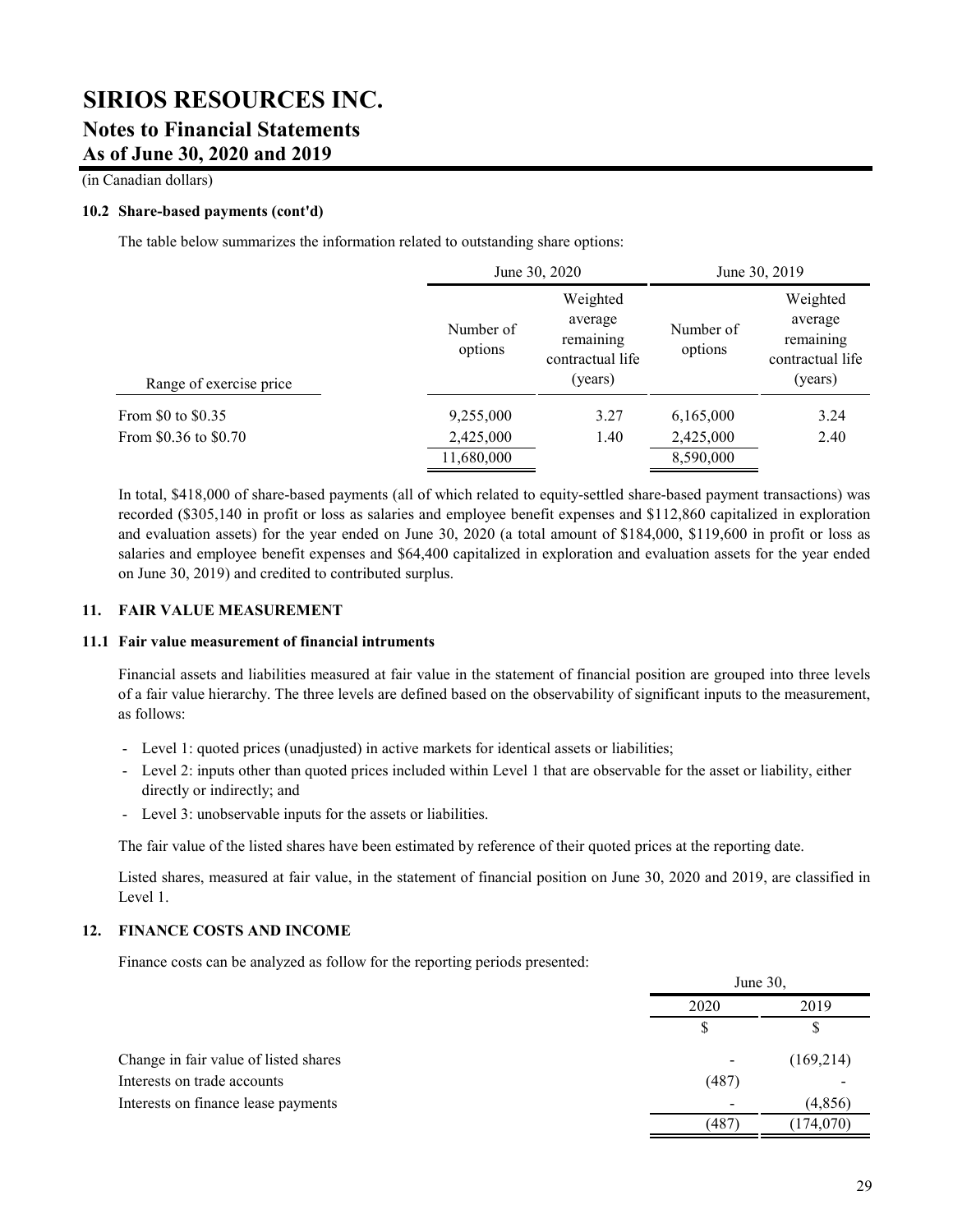(in Canadian dollars)

## **12. FINANCE COSTS AND INCOME (cont'd)**

Finance income can be analyzed as follow for the reporting periods presented:

|                                             | June $30$ , |        |
|---------------------------------------------|-------------|--------|
|                                             | 2020        | 2019   |
|                                             | S           |        |
| Interests income from cash and term deposit | 21,819      | 19,476 |
| Change in fair value of listed shares       | 356,699     |        |
| Interests income from other receivables     |             | 7,276  |
|                                             | 378,518     | 26,752 |

## **13. LOSS PER SHARE**

In calculating the diluted loss per share, dilutive potential common shares such as share options and warrants have not been included as they would have the effect of decreasing the loss per share. Decreasing the loss per share would be antidilutive. Details of share options and warrants issued that could potentially dilute earnings per share in the future are given in Notes 9.2 and 10.2.

Both the basic and diluted loss per share have been calculated using the net loss as a numerator, i.e. no adjustment to the net loss was necessary in 2020 and 2019.

|                                   | June $30$ ,      |                |
|-----------------------------------|------------------|----------------|
|                                   | 2020             | 2019           |
| Net loss                          | $(2,920,283)$ \$ | $(826,617)$ \$ |
| Weighted average number of shares | 166,001,889      | 145, 118, 072  |
| Basic and diluted loss per share  | $(0.018)$ \$     | $(0.006)$ \$   |

## **14. INCOME TAXES**

## **Relationship between expected tax expense and accounting profit or loss**

The relationship between the expected tax expense based on the combined federal and provincial income tax rate in Canada and the reported tax expense in the statement of comprehensive income can be reconciled as follows:

|                                                                                                                                  | 2020        | 2019        |
|----------------------------------------------------------------------------------------------------------------------------------|-------------|-------------|
|                                                                                                                                  | S           | \$.         |
| Expected tax recovery calculated using the combined federal and provincial income<br>tax rate in Canada, 26.55% (26,65% in 2019) | (1,106,121) | (353, 047)  |
| Adjustments for the following items                                                                                              |             |             |
| Variation in tax rates                                                                                                           | 1,835       | 2,151       |
| Tax effect of issuance of flow-through shares                                                                                    | 579,345     | 885,213     |
| Reversal of the other liabilities attribuable to issuance of flow-through shares                                                 | (749, 771)  | (1,064,627) |
| Temporary differences unrecognized                                                                                               | (7,252)     | 20,807      |
| Share-based payments                                                                                                             | 81.015      | 31,873      |
| Variation of non-deductible fair value (non-taxable)                                                                             | (47, 352)   | 22,548      |
| Other non-deductible expenses                                                                                                    | 2,407       | (43, 056)   |
|                                                                                                                                  | (1,245,894) | (498, 138)  |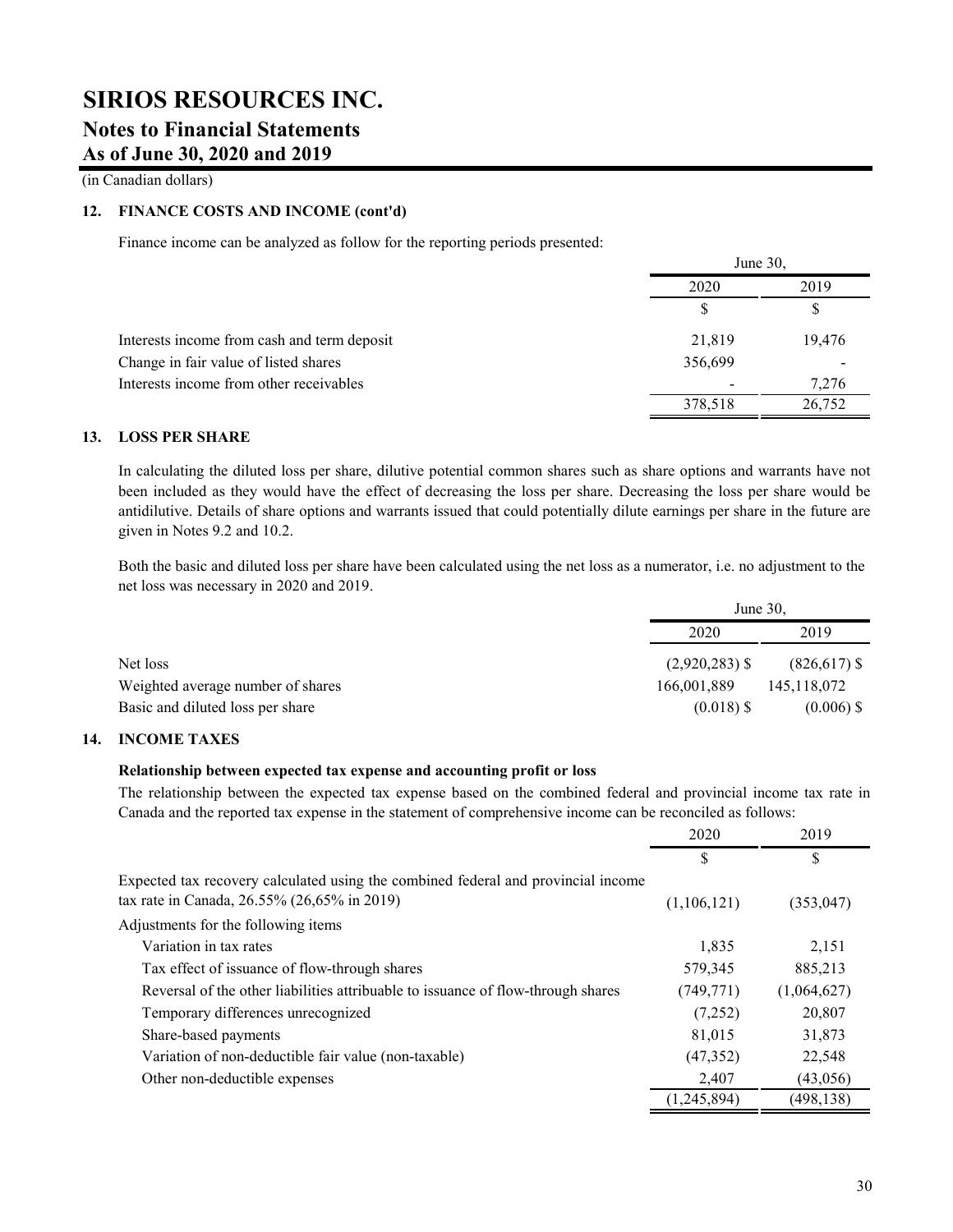(in Canadian dollars)

## **14. INCOME TAXES (cont'd)**

## **Major components of tax expenses**

|                                                                                  | 2020        | 2019        |
|----------------------------------------------------------------------------------|-------------|-------------|
|                                                                                  | S           | \$          |
| Inception and reversal of temporary differences                                  | (1,070,051) | (341, 682)  |
| Variation in tax rates                                                           | 1,835       | 2,151       |
| Tax effect of issuance of flow-through shares                                    | 579,345     | 885,213     |
| Reversal of the other liabilities attribuable to issuance of flow-through shares | (749, 771)  | (1,064,627) |
| Temporary difference unrecognized                                                | (7,252)     | 20,807      |
|                                                                                  | (1,245,894) | (498, 138)  |

## **Deferred tax assets and liabilities and variation of recognized amounts during the exercise**

The following differences between the carrying amounts and tax bases from timing differences, unused tax losses and unused tax credits give rise to the following recognized deferred income tax assets and liabilities, and the following unrecognized timing differences, unused tax losses and unused tax credits:

|                                                       | Balance on     | Recognized in  | Recognized | Balance on    |
|-------------------------------------------------------|----------------|----------------|------------|---------------|
|                                                       | July 1st, 2019 | profit or loss | in equity  | June 30, 2020 |
|                                                       | \$             | \$             | \$         | S             |
| Amounts recognized                                    |                |                |            |               |
| Exploration and evaluation assets                     | (3,621,431)    | 73,730         |            | (3,547,701)   |
| Unused tax credits receivable                         | (37, 163)      | 8,939          |            | (28, 224)     |
| Property and equipment                                | 184,884        | 98,129         |            | 283,013       |
| Issuance costs of shares                              | 146,246        | (64, 849)      | 57,601     | 138,998       |
| Unused non-capital losses                             | 2,301,468      | 380,174        |            | 2,681,642     |
| Recognized deferred income tax assets and liabilities | (1,025,996)    | 496,123        | 57,601     | (472, 272)    |
| Reversal of the other liabilities attribuable to      |                |                |            |               |
| issuance of flow-through shares                       |                | 749,771        |            |               |
| Variation of deferred income tax in profit or         |                |                |            |               |
| loss                                                  |                | 1,245,894      |            |               |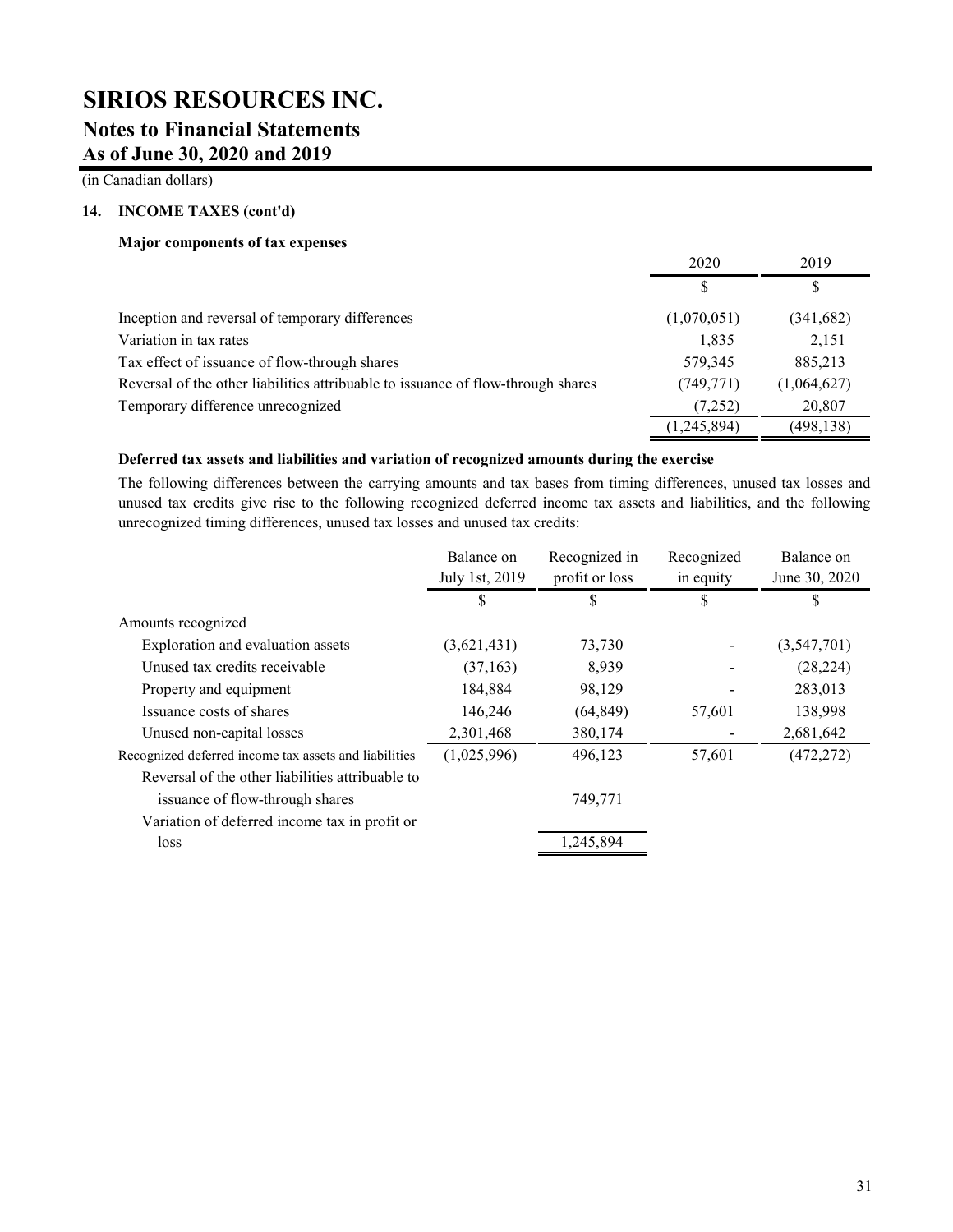# **SIRIOS RESOURCES INC. Notes to Financial Statements**

## **As of June 30, 2020 and 2019**

(in Canadian dollars)

## **14. INCOME TAXES (cont'd)**

|                                                       | Solde au 1er  |              | Comptabilisé en Comptabilisé en | Solde au 30 |
|-------------------------------------------------------|---------------|--------------|---------------------------------|-------------|
|                                                       | juillet 2018  | résultat net | capitaux propres                | juin 2019   |
|                                                       | \$            | \$           | \$                              | \$          |
| Amounts recognized                                    |               |              |                                 |             |
| Exploration and evaluation assets                     | (2,608,485)   | (1,012,946)  |                                 | (3,621,431) |
| Unused tax credits receivable                         | (90, 234)     | 53,071       |                                 | (37, 163)   |
| Property and equipment                                | 84,553        | 100,331      |                                 | 184,884     |
| Issuance costs of shares                              | 126,815       | (59, 842)    | 79,273                          | 146,246     |
| Unused non-capital losses                             | 1,948,571     | 352,897      |                                 | 2,301,468   |
| Recognized deferred income tax assets and liabilities | (538, 780)    | (566, 489)   | 79,273                          | (1,025,996) |
| Reversal of the other liabilities attribuable to      |               |              |                                 |             |
| issuance of flow-through shares                       |               | 1,064,627    |                                 |             |
| Variation of deferred income tax in profit or         |               |              |                                 |             |
| loss                                                  |               | 498,138      |                                 |             |
|                                                       | June 30, 2020 |              | June 30, 2019                   |             |
|                                                       | Federal       | Provincial   | Federal                         | Provincial  |
|                                                       | \$            | \$           | \$                              | \$          |
| Deductible temporary difference unrecognized          |               |              |                                 |             |
| Listed shares                                         | 103,653       | 103,653      | 569,494                         | 569,494     |
| Property and equipment                                |               | 347,921      |                                 |             |
| Capital loss                                          | 760           | 760          |                                 |             |

The Company has investment tax credits to receive for an amount of \$255,969 (\$255,969 in 2019) that are not recognized. Those credits can be applied to reduce federal income tax and expire between 2023 and 2034.

## **15. ADDITIONAL INFORMATION - CASH FLOWS**

The change in working capital items are detailed as follows:

|                                          | 2020     | 2019       |
|------------------------------------------|----------|------------|
|                                          | S        | \$         |
| Amounts receivable from listed companies | 59.987   | 5,341      |
| Good and services tax receivable         | 48.454   | 143,890    |
| Prepaid expenses                         | 212,622  | (195, 250) |
| Trade and other payables                 | (13,093) | 91,647     |
|                                          | 307,970  | 45,628     |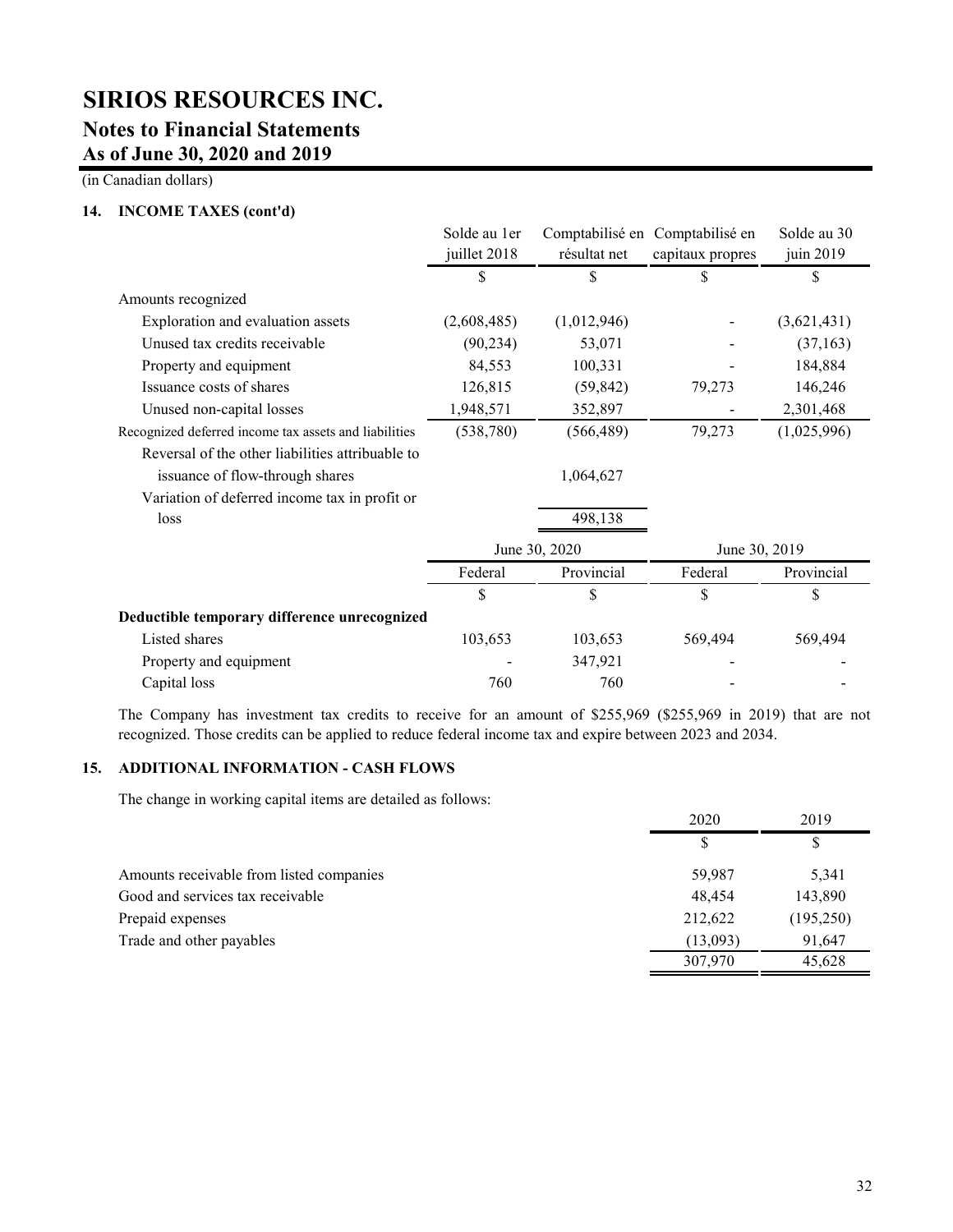(in Canadian dollars)

## **15. ADDITIONAL INFORMATION - CASH FLOWS (cont'd)**

Non-monetary operations in the statement of financial position are as follows:

|                                                                               | 2020    | 2019    |
|-------------------------------------------------------------------------------|---------|---------|
|                                                                               | S       | \$      |
| Tax credits receivable credited to exploration and evaluation assets          | 276,608 | 368,903 |
| Trades related to exploration and evaluation assets                           | 117,399 | 125,938 |
| Share-based payments included in exploration and evaluation assets            | 112,860 | 64,400  |
| Amortization of property and equipment included in exploration and evaluation |         |         |
| assets                                                                        | 452,118 | 335,266 |
| Subscriptions receivable included in share capital                            | 15,000  |         |

## **16. RELATED PARTY TRANSACTIONS**

The Company's related parties includes its key management personnel. Unless otherwise stated, none of the transactions incorporate special terms and conditions and no guarantee was given or received. Outstanding balances are usually settled in cash.

## **16.1 Transactions with key management personnel**

The remuneration of the Company's key management personnel and members of the Board of Directors includes the following expenses:

|                       |         | June 30, |  |
|-----------------------|---------|----------|--|
|                       | 2020    | 2019     |  |
|                       |         |          |  |
| Salaries and benefits | 327,951 | 302,124  |  |
| Share-based payments  | 242,000 | 110,000  |  |
| Total remuneration    | 569,951 | 412,124  |  |

For the year ended June 30, 2020, an amount of \$65,539 (\$61,037 on June 30, 2019) of salaries and benefits was recorded as *Exploration and evaluation assets*.

## **17. CAPITAL MANAGEMENT POLICIES AND PROCEDURES**

The Company's capital management objectives are:

- To ensure the Company's ability to continue as a going concern;
- To increase the value of the assets of the business; and
- To provide an adequate return to shareholders.

These objectives will be achieved by identifying the right exploration projects, adding value to these projects and ultimately taking them through to production or sale and cash flows, either with partners or by the Company's own means.

The Company monitors capital on the basis of the carrying amount of equity.

The Company is not exposed to any externally imposed capital requirements except when the Company issues flowthrough shares for which an amount should be used for exploration work. See all details in Notes 9.1 and 19.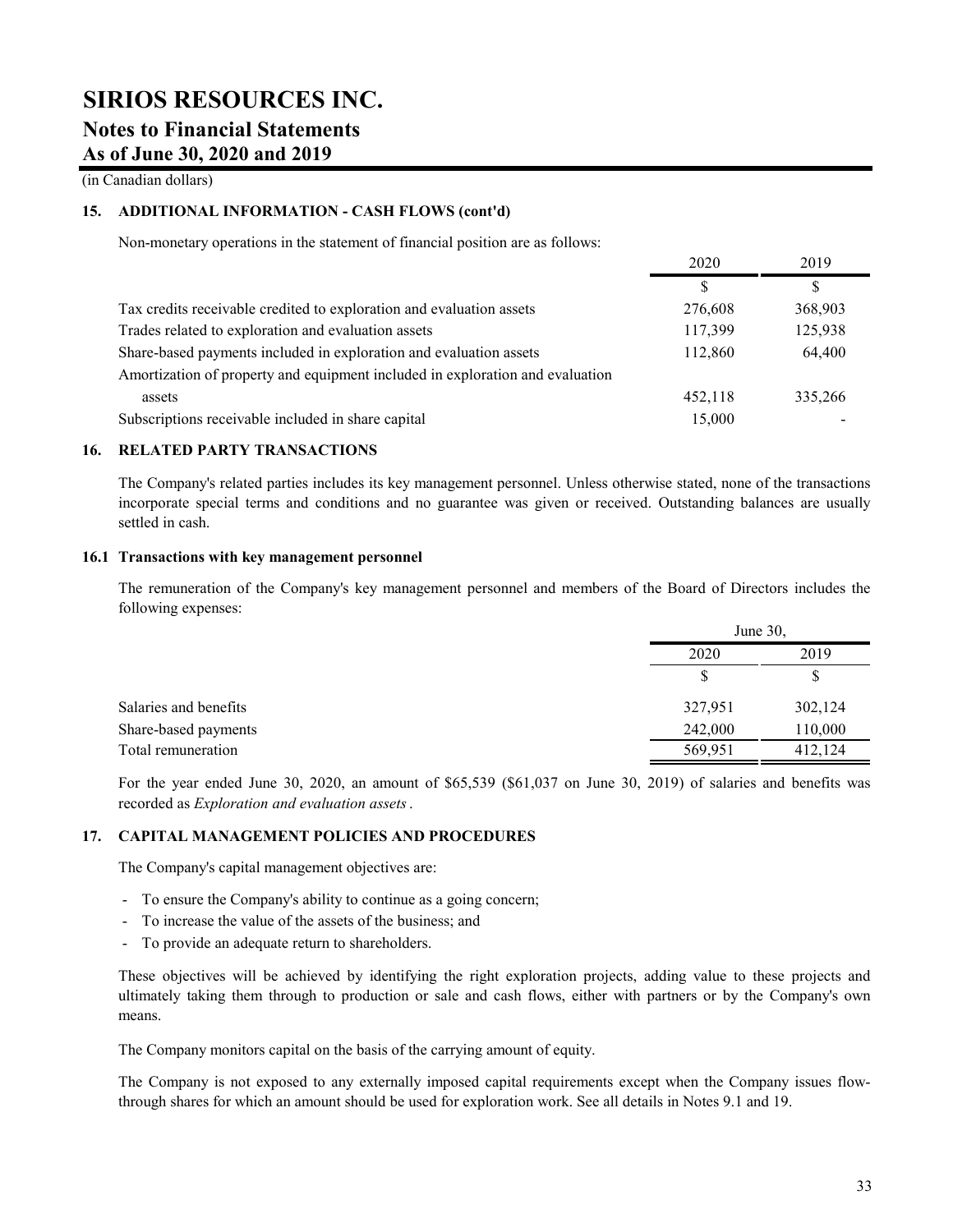(in Canadian dollars)

## **17. CAPITAL MANAGEMENT POLICIES AND PROCEDURES (cont'd)**

The Company finances its exploration and evaluation activities principally by raising additional capital either through private placements or public offerings. When financing conditions are not optimal, the Company may enter into option agreements or other solutions to continue its activities or may slow its activities until conditions improve.

## **18. FINANCIAL INSTRUMENT RISKS**

The Company is exposed to various risks in relation to financial instruments. The main types of risks the Company is exposed to are market, credit and liquidity risks.

The Company focuses on actively securing short- to medium-term cash flows by minimizing the exposure to financial markets. The Company does not actively engage in the trading of financial instruments for speculative purposes.

The most significant financial risks to which the Company is exposed are described below.

## **18.1 Market credit**

Market risk is the risk that the fair value or future cash flows of a financial instrument will fluctuate because of changes in market prices. The Company is exposed to the other price risk.

#### *Other price risk sensitivity*

The Company is exposed to fluctuations in the market prices of its listed shares. The fair value of the listed shares represents the maximum exposure to price risk.

If the quoted stock price for these listed shares had changed by  $+/-$  44 % as on June 30, 2020  $(+/-$  34 % as on June 30, 2019), comprehensive loss and equity would have changed by \$361,766 (\$157,032 on June 30, 2019).

## **18.2 Credit risk**

Credit risk is the risk that another party to a financial instrument will cause a financial loss for the Company by failing to discharge an obligation.

The maximum exposure to credit risk is limited to the carrying amount of financial assets at the reporting dates, as summarized below:

|                                          |           | June 30, |  |
|------------------------------------------|-----------|----------|--|
|                                          | 2020      | 2019     |  |
|                                          | S         | S        |  |
| Cash                                     | 1,585,502 | 301,569  |  |
| Term deposit                             | 52,045    | 50,950   |  |
| Subscriptions to receive                 | 15,000    |          |  |
| Amounts receivable from listed companies | 4,481     | 64,468   |  |
|                                          | 1,657,028 | 416,987  |  |

The Company continuously monitors counterparty failures for subscriptions to receive and amounts receivable from listed companues. No impairment loss has been recognized in the periods presented.

The Company's management considers that all the above financial assets that are not impaired or past due for each of the reporting date under review are good credit quality.

No allowances for credit losses was recognized on June 30, 2020 and 2019.